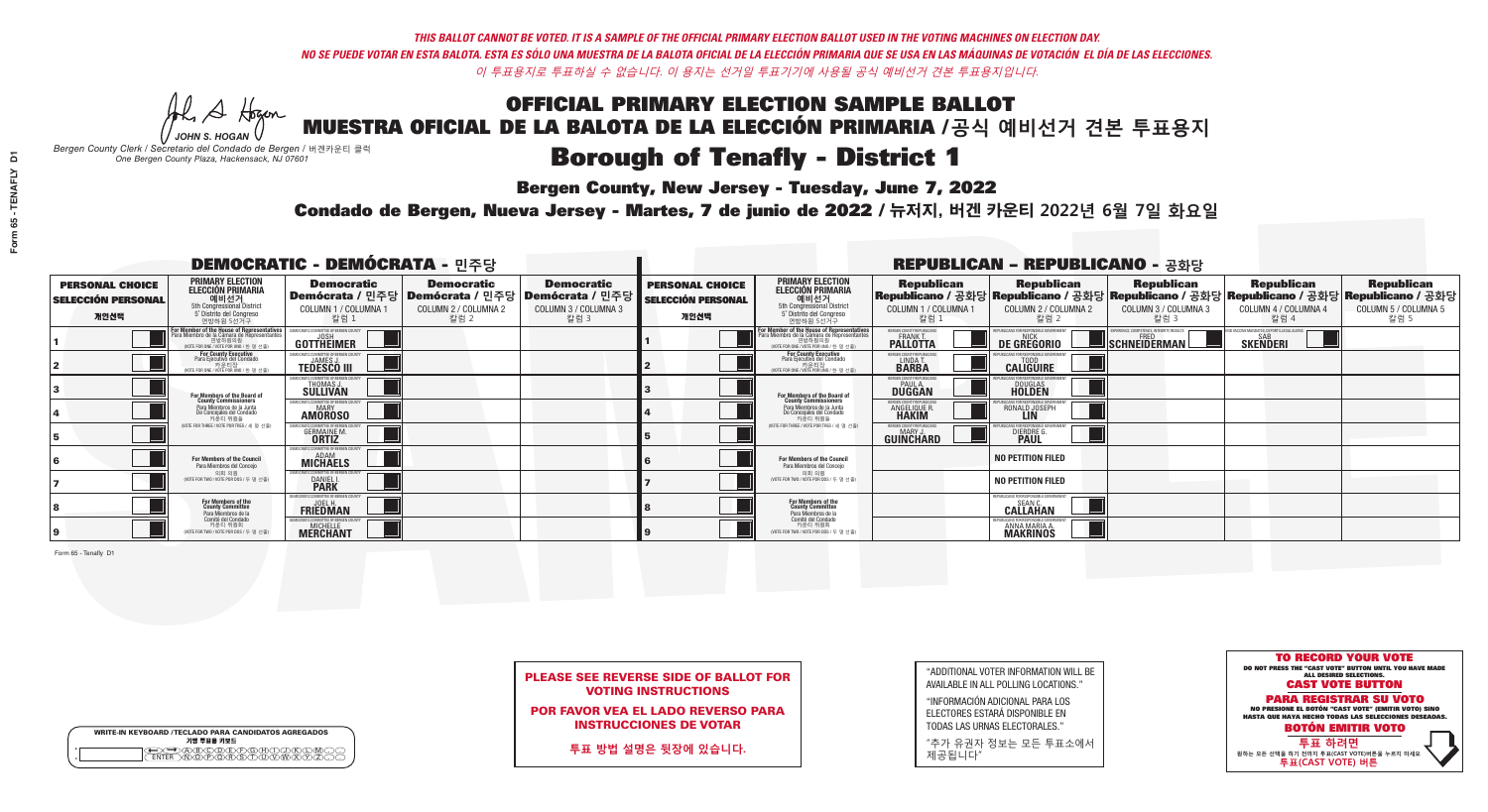**Bergen County, New Jersey - Tuesday, June 7, 2022** 

A Hogen *JOHN S. HOGAN*

|   | <b>WRITE-IN KEYBOARD /TECLADO PARA CANDIDATOS AGREGADOS</b><br>기명 투표용 키보드 |
|---|---------------------------------------------------------------------------|
| o | .)B)C)DE)F)G)H)                                                           |
| o | <u>እጅአል አል</u>                                                            |

*Bergen County Clerk / Secretario del Condado de Bergen /* 버겐카운티 클럭 *One Bergen County Plaza, Hackensack, NJ 07601*

Condado de Bergen, Nueva Jersey - Martes, 7 de junio de 2022 / 뉴저지, 버겐 카운티 2022년 6월 7일 화요일 *One Bergen County Plaza, Hackensack, NJ 07601*



PLEASE SEE REVERSE SIDE OF BALLOT FOR VOTING INSTRUCTIONS

POR FAVOR VEA EL LADO REVERSO PARA INSTRUCCIONES DE VOTAR

**투표 방법 설명은 뒷장에 있습니다.**

| "ADDITIONAL VOTER INFORMATION WILL BE |
|---------------------------------------|
| AVAILABLE IN ALL POLLING LOCATIONS."  |

"INFORMACIÓN ADICIONAL PARA LOS ELECTORES ESTARÁ DISPONIBLE EN TODAS LAS URNAS ELECTORALES."

"추가 유권자 정보는 모든 투표소에서 제공됩니다"

| <b>DEMOCRATIC - DEMÓCRATA - 민주당</b>                         |                                                                                                                                               |                                                                         |                                                   |                                                                                                        |                                                             |                                                                                                                                   |                                                            | <b>REPUBLICAN - REPUBLICANO - 공화당</b>                                                                                                          |                                                    |                                                           |                                                   |
|-------------------------------------------------------------|-----------------------------------------------------------------------------------------------------------------------------------------------|-------------------------------------------------------------------------|---------------------------------------------------|--------------------------------------------------------------------------------------------------------|-------------------------------------------------------------|-----------------------------------------------------------------------------------------------------------------------------------|------------------------------------------------------------|------------------------------------------------------------------------------------------------------------------------------------------------|----------------------------------------------------|-----------------------------------------------------------|---------------------------------------------------|
| <b>PERSONAL CHOICE</b><br><b>SELECCIÓN PERSONAL</b><br>개인선택 | <b>PRIMARY ELECTION</b><br><b>ELECCIÓN PRIMARIA</b><br>예비선거<br>5th Congressional District<br>5° Distrito del Congreso<br>연방하원 5선거구            | <b>Democratic</b><br>COLUMN 1 / COLUMNA 1<br>칼럼 1                       | <b>Democratic</b><br>COLUMN 2 / COLUMNA 2<br>칼럼 2 | <b>Democratic</b><br>│Demócrata / 민주당│Demócrata / 민주당│Demócrata / 민주당│<br>COLUMN 3 / COLUMNA 3<br>칼럼 3 | <b>PERSONAL CHOICE</b><br><b>SELECCIÓN PERSONAL</b><br>개인선택 | <b>PRIMARY ELECTION</b><br>ELECCIÓN PRIMARIA<br>5th Congressional District<br>5° Distrito del Congreso<br>연방하원 5선거구               | <b>Republican</b><br>COLUMN 1 / COLUMNA 1<br>, 칼럼 :        | <b>Republican</b><br>Republicano / 공화당 Republicano / 공화당 Republicano / 공화당 Republicano / 공화당 Republicano / 공화당<br>COLUMN 2 / COLUMNA 2<br>칼럼 2 | <b>Republican</b><br>COLUMN 3 / COLUMNA 3<br>칼럼 3  | <b>Republican</b><br>COLUMN 4 / COLUMNA 4<br>칼럼 4         | <b>Republican</b><br>COLUMN 5 / COLUMNA 5<br>칼럼 5 |
|                                                             | For Member of the House of Representatives<br>Para Miembro de la Cámara de Representantes<br>연방하원의원<br>(VOTE FOR ONE / VOTE POR UNO / 한 명 선출) | EMOCRATIC COMMITTEE OF BERGEN (<br>GOTTHEIMER                           |                                                   |                                                                                                        |                                                             | For Member of the House of Representatives<br>Para Miembro de la Cámara de Representantes<br>WOTE FOR ONE / VOTE POR UNO / 한 명 선출 | BERGEN COUNTY REPUBLICAN<br><b>PALLOTTA</b>                | DE GREGORIO                                                                                                                                    | $\blacksquare$ Schneiderman $\mathbin{\mathbb{I}}$ | VACCINE MANDATES, DEPORT ILLEGAL ALIEN<br><b>SKENDERI</b> |                                                   |
|                                                             | <b>For County Executive</b><br>Para Ejecutivo del Condado<br>가운티장<br>(VOTE FOR ONE / VOTE POR UNO / 한 명 선출)                                   | JEMOCRATIC COMMITTEE OF BERGEN COUNTY<br><b>TEDESCO III</b>             |                                                   |                                                                                                        |                                                             | For County Executive<br>Para Ejecutivo del Condado<br>카운티장<br>(VOTE FOR ONE / VOTE POR UNO / 한 명 선출                               | BERGEN COUNTY REPUBLICAN<br>LINDA T.                       | <b>CALIGUIRE</b>                                                                                                                               |                                                    |                                                           |                                                   |
|                                                             | For Members of the Board of<br>County Commissioners                                                                                           | EMOCRATIC COMMITTEE OF BERGEN COUNT<br>THOMAS J.                        |                                                   |                                                                                                        |                                                             | For Members of the Board of<br>County Commissioners                                                                               | ERGEN COUNTY REPUBLICAN<br><b>PAUL A.</b><br><b>DUGGAN</b> | <b>DOUGLAS</b>                                                                                                                                 |                                                    |                                                           |                                                   |
|                                                             | Para Miembros de la Junta<br>De Concejales del Condado<br>카우티 위원들                                                                             | MOCRATIC COMMITTEE OF BERGEN COUNTY<br><b>MARY</b><br><b>AMOROSO</b>    |                                                   |                                                                                                        |                                                             | Para Miembros de la Junta<br>De Concejales del Condado<br>카우티 위원들                                                                 | <b>FRGEN COUNTY REPUBLICAN</b><br>ANGELIQUE R              | RONALD JOSEPH                                                                                                                                  |                                                    |                                                           |                                                   |
|                                                             | NOTE FOR THREE / VOTE POR TRES / 세 명 선출)                                                                                                      | ATIC COMMITTEE OF BERGEN COUNT<br><b>GERMAINE M.</b>                    |                                                   |                                                                                                        |                                                             | NOTE FOR THREE / VOTE POR TRES / 세 명 선출)                                                                                          | ERGEN COUNTY REPUBLICANS<br>MARY J<br>GUINCHARD            | <b>DIERDRE G</b><br><b>PAUL</b>                                                                                                                |                                                    |                                                           |                                                   |
|                                                             | <b>For Members of the Council</b><br>Para Miembros del Conceio                                                                                | EMOCRATIC COMMITTEE OF BERGEN COUNT<br><b>MICHAELS</b>                  |                                                   |                                                                                                        |                                                             | <b>For Members of the Council</b><br>Para Miembros del Conceio                                                                    |                                                            | <b>NO PETITION FILED</b>                                                                                                                       |                                                    |                                                           |                                                   |
|                                                             | 의회 의원<br>(VOTE FOR TWO / VOTE POR DOS / 두 명 선출)                                                                                               | EMOCRATIC COMMITTEE OF BERGEN COUNTY<br><b>DANIEL I.</b><br><b>PARK</b> |                                                   |                                                                                                        |                                                             | 의회 의원<br>WOTE FOR TWO / VOTE POR DOS / 두 명 선출)                                                                                    |                                                            | <b>NO PETITION FILED</b>                                                                                                                       |                                                    |                                                           |                                                   |
|                                                             | For Members of the<br>County Committee<br>Para Miembros de la                                                                                 | OCRATIC COMMITTEE OF BERGEN COUN<br>ARLENE<br><b>YOSKOWITZ</b>          |                                                   |                                                                                                        |                                                             | For Members of the<br>County Committee<br>Para Miembros de la<br>Comité del Condado                                               |                                                            | <b>NO PETITION FILED</b>                                                                                                                       |                                                    |                                                           |                                                   |
|                                                             | Comité del Condado<br>카운티 위원회<br>(VOTE FOR TWO / VOTE POR DOS / 두 명 선출)                                                                       | <b>NO PETITION FILED</b>                                                |                                                   |                                                                                                        |                                                             | 카운티 위원회<br>(VOTE FOR TWO / VOTE POR DOS / 두 명 선출)                                                                                 |                                                            | <b>NO PETITION FILED</b>                                                                                                                       |                                                    |                                                           |                                                   |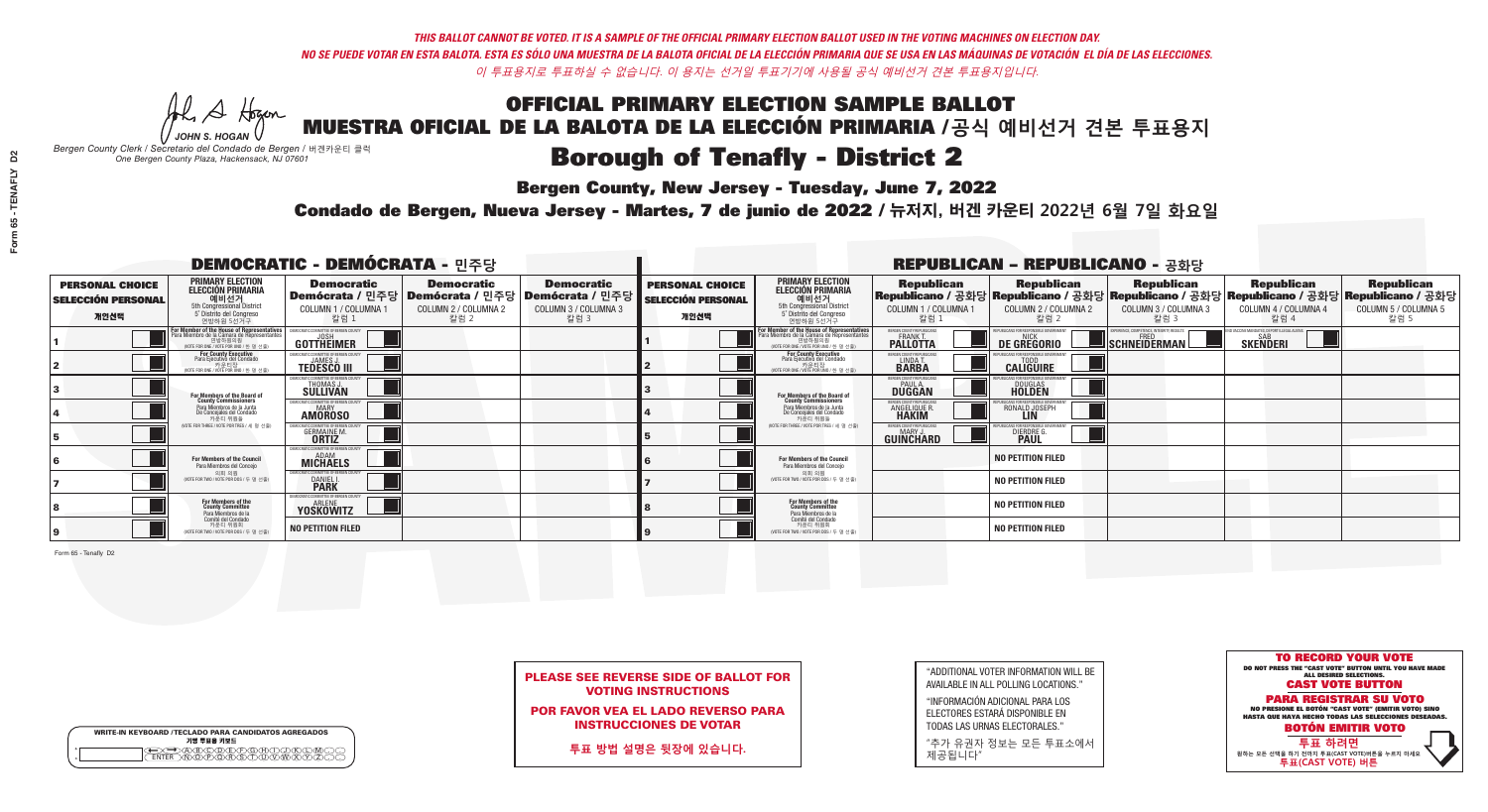**Bergen County, New Jersey - Tuesday, June 7, 2022** 

A Hogen *JOHN S. HOGAN*

|   | <b>WRITE-IN KEYBOARD /TECLADO PARA CANDIDATOS AGREGADOS</b><br>기명 투표용 키보드 |
|---|---------------------------------------------------------------------------|
| o | .)B)C)DE)F)G)H)                                                           |
| o | <u>እጅአል አል</u>                                                            |

*Bergen County Clerk / Secretario del Condado de Bergen /* 버겐카운티 클럭 *One Bergen County Plaza, Hackensack, NJ 07601*

Condado de Bergen, Nueva Jersey - Martes, 7 de junio de 2022 / 뉴저지, 버겐 카운티 2022년 6월 7일 화요일 *One Bergen County Plaza, Hackensack, NJ 07601*



PLEASE SEE REVERSE SIDE OF BALLOT FOR VOTING INSTRUCTIONS

POR FAVOR VEA EL LADO REVERSO PARA INSTRUCCIONES DE VOTAR

**투표 방법 설명은 뒷장에 있습니다.**

"ADDITIONAL VOTER INFORMATION WILL BE AVAILABLE IN ALL POLLING LOCATIONS."

"INFORMACIÓN ADICIONAL PARA LOS ELECTORES ESTARÁ DISPONIBLE EN TODAS LAS URNAS ELECTORALES."

"추가 유권자 정보는 모든 투표소에서 제공됩니다"

|                                                             |                                                                                                                                               | <b>DEMOCRATIC - DEMÓCRATA - 민주당</b>                                    |                                                   |                                                                                                        |                                                             |                                                                                                                                   |                                                              | <b>REPUBLICAN - REPUBLICANO - 공화당</b>              |                                                                                                                                                |                                                            |                                                   |
|-------------------------------------------------------------|-----------------------------------------------------------------------------------------------------------------------------------------------|------------------------------------------------------------------------|---------------------------------------------------|--------------------------------------------------------------------------------------------------------|-------------------------------------------------------------|-----------------------------------------------------------------------------------------------------------------------------------|--------------------------------------------------------------|----------------------------------------------------|------------------------------------------------------------------------------------------------------------------------------------------------|------------------------------------------------------------|---------------------------------------------------|
| <b>PERSONAL CHOICE</b><br><b>SELECCIÓN PERSONAL</b><br>개인선택 | <b>PRIMARY ELECTION</b><br><b>ELECCIÓN PRIMARIA</b><br>예비선거<br>5th Congressional District<br>5° Distrito del Congreso<br>연방하원 5선거구            | <b>Democratic</b><br>COLUMN 1 / COLUMNA 1<br>_ 칼럼 1                    | <b>Democratic</b><br>COLUMN 2 / COLUMNA 2<br>칼럼 2 | <b>Democratic</b><br>│Demócrata / 민주당│Demócrata / 민주당│Demócrata / 민주당│<br>COLUMN 3 / COLUMNA 3<br>칼럼 3 | <b>PERSONAL CHOICE</b><br><b>SELECCIÓN PERSONAL</b><br>개인선택 | <b>PRIMARY ELECTION</b><br><b>ELECCIÓN PRIMARIA</b><br>5th Congressional District<br>5° Distrito del Congreso<br>연방하원 5선거구        | <b>Republican</b><br>COLUMN 1 / COLUMNA 1<br>칼럼              | <b>Republican</b><br>COLUMN 2 / COLUMNA 2<br>칼럼 2  | <b>Republican</b><br>Republicano / 공화당 Republicano / 공화당 Republicano / 공화당 Republicano / 공화당 Republicano / 공화당<br>COLUMN 3 / COLUMNA 3<br>칼럼 3 | <b>Republican</b><br>COLUMN 4 / COLUMNA 4<br>칼럼 4          | <b>Republican</b><br>COLUMN 5 / COLUMNA 5<br>칼럼 5 |
|                                                             | For Member of the House of Representatives<br>Para Miembro de la Cámara de Representantes<br>연방하원의원<br>(VOTE FOR ONE / VOTE POR UNO / 한 명 선출) | <b>GOTTHEIMER</b>                                                      |                                                   |                                                                                                        |                                                             | For Member of the House of Representatives<br>Para Miembro de la Cámara de Representantes<br>WOTE FOR ONE / VOTE POR UNO / 한 명 선출 | ERGEN COUNTY REPUBLICAN<br><b>PALLOTTA</b>                   | DE GREGORIO                                        | 'ERIENCE, COMPETENCE, INTEGRITY, RESULT<br>SCHNEIDERMAN                                                                                        | VACCINE MANDATES, DEPORT ILLEGAL ALIENS<br><b>SKENDERI</b> |                                                   |
|                                                             | For County Executive<br>Para Ejecutivo del Condado<br>. 카운티장<br>(VOTE FOR ONE / VOTE POR UNO / 한 명 선출)                                        | JEMOCRATIC COMMITTEE OF BERGEN COUNTY<br><b>TEDESCO III</b>            |                                                   |                                                                                                        |                                                             | For County Executive<br>Para Ejecutivo del Condado<br>카운티장<br>(VOTE FOR ONE / VOTE POR UNO / 한 명 선출)                              | BERGEN COUNTY REPUBLICAN<br>LINDA T.                         | <b>CALIGUIRE</b>                                   |                                                                                                                                                |                                                            |                                                   |
|                                                             | <b>For Members of the Board of<br/>County Commissioners</b>                                                                                   | EMOCRATIC COMMITTEE OF BERGEN COUNTY<br>THOMAS J.                      |                                                   |                                                                                                        |                                                             | For Members of the Board of<br>County Commissioners                                                                               | ERGEN COUNTY REPUBLICAN<br><b>DUGGAN</b>                     | DOUGLAS<br>HOLDEN                                  |                                                                                                                                                |                                                            |                                                   |
|                                                             | Para Miembros de la Junta<br>De Concejales del Condado<br>카운티 위원들                                                                             | EMOCRATIC COMMITTEE OF BERGEN COUNTY<br>MARY<br><b>AMOROSO</b>         |                                                   |                                                                                                        |                                                             | Para Miembros de la Junta<br>De Concejales del Condado<br>카우티 위원들                                                                 | <b>RGEN COUNTY REPUBLICAN</b><br>ANGELIQUE R<br><b>HAKIM</b> | RONALD JOSEPH<br><b>LIN</b>                        |                                                                                                                                                |                                                            |                                                   |
|                                                             | NOTE FOR THREE / VOTE POR TRES / 세 명 선출                                                                                                       | RATIC COMMITTEE OF BERGEN COUN<br><b>GERMAINE M.</b><br><b>ORTIZ</b>   |                                                   |                                                                                                        |                                                             | (VOTE FOR THREE / VOTE POR TRES / 세 명 선출)                                                                                         | ERGEN COUNTY REPUBLICANS<br>MARY J.<br>GUINCHARD             | DIERDRE G                                          |                                                                                                                                                |                                                            |                                                   |
|                                                             | <b>For Members of the Council</b><br>Para Miembros del Conceio                                                                                | EMOCRATIC COMMITTEE OF BERGEN COUNTY<br><b>MICHAELS</b>                |                                                   |                                                                                                        |                                                             | <b>For Members of the Council</b><br>Para Miembros del Conceio                                                                    |                                                              | <b>NO PETITION FILED</b>                           |                                                                                                                                                |                                                            |                                                   |
|                                                             | 의회 의원<br>(VOTE FOR TWO / VOTE POR DOS / 두 명 선출)                                                                                               | EMOCRATIC COMMITTEE OF BERGEN COUNT<br><b>DANIEL I.</b><br><b>PARK</b> |                                                   |                                                                                                        |                                                             | 의회 의원<br>(VOTE FOR TWO / VOTE POR DOS / 두 명 선출)                                                                                   |                                                              | <b>NO PETITION FILED</b>                           |                                                                                                                                                |                                                            |                                                   |
|                                                             | For Members of the<br>County Committee<br>Para Miembros de la                                                                                 | MOCRATIC COMMITTEE OF BERGEN CO<br><b>HALAJIAN</b>                     |                                                   |                                                                                                        |                                                             | For Members of the<br>County Committee<br>Para Miembros de la<br>Comité del Condado                                               |                                                              | PLIRI ICANS FOR RESPONSIRI E GOVERNMI<br>RONALD D. |                                                                                                                                                |                                                            |                                                   |
|                                                             | Comité del Condado<br>카운티 위원회<br>NOTE FOR TWO / VOTE POR DOS / 두 명 선출)                                                                        | <b>NO PETITION FILED</b>                                               |                                                   |                                                                                                        |                                                             | 카운티 위원회<br>(VOTE FOR TWO / VOTE POR DOS / 두 명 선출)                                                                                 |                                                              | PUBLICANS FOR RESPONSIBL<br><b>CUTRO</b>           |                                                                                                                                                |                                                            |                                                   |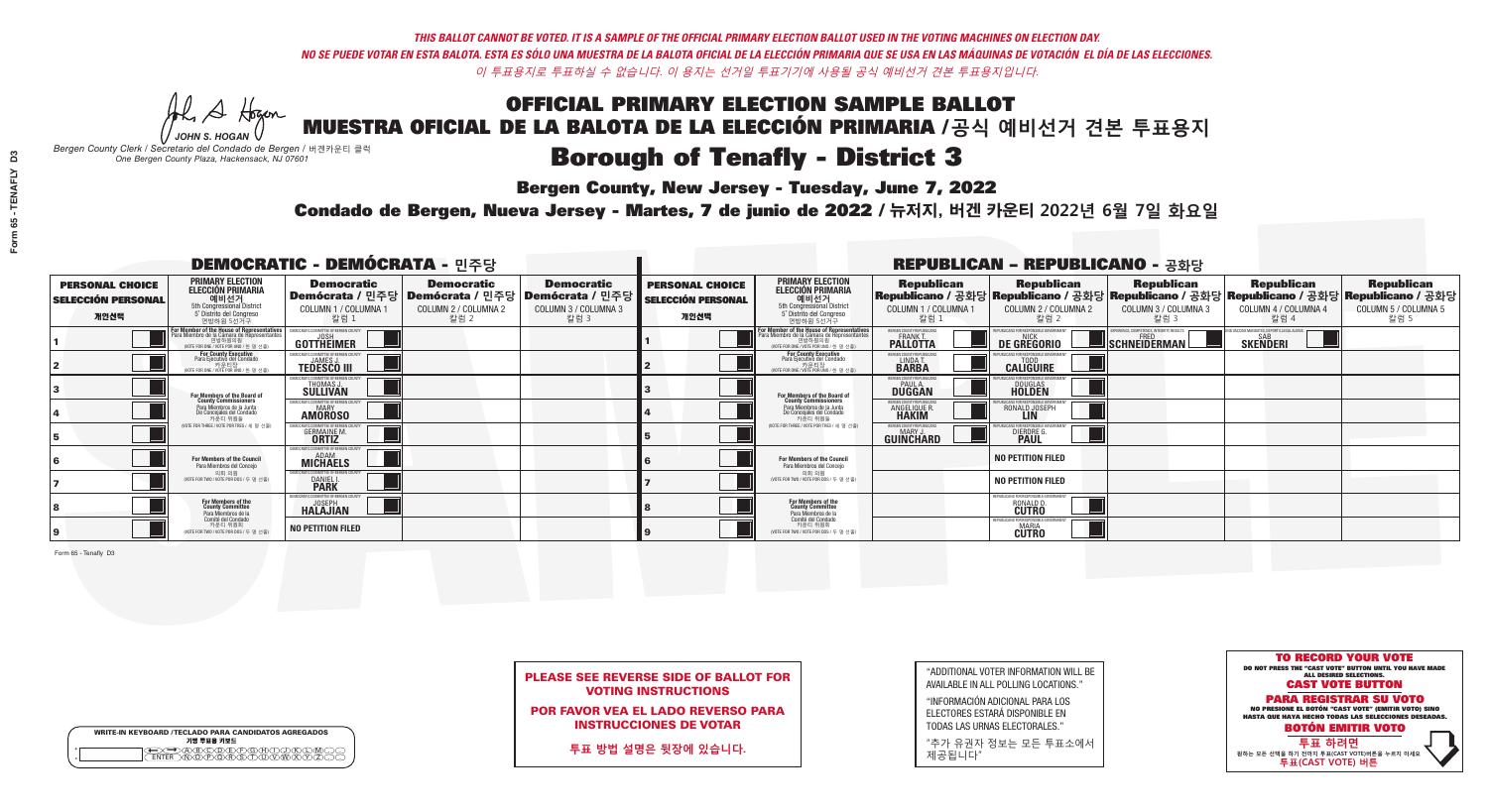**Bergen County, New Jersey - Tuesday, June 7, 2022** 

A Hogen *JOHN S. HOGAN*

|         | <b>WRITE-IN KEYBOARD /TECLADO PARA CANDIDATOS AGREGADOS</b><br>기명 투표용 키보드 |
|---------|---------------------------------------------------------------------------|
| ٥       | YADÆÆRAH                                                                  |
| $\circ$ | <u>እጅአጀለፍለች</u>                                                           |

*Bergen County Clerk / Secretario del Condado de Bergen /* 버겐카운티 클럭 *One Bergen County Plaza, Hackensack, NJ 07601*

Condado de Bergen, Nueva Jersey - Martes, 7 de junio de 2022 / 뉴저지, 버겐 카운티 2022년 6월 7일 화요일 *One Bergen County Plaza, Hackensack, NJ 07601*



PLEASE SEE REVERSE SIDE OF BALLOT FOR VOTING INSTRUCTIONS

POR FAVOR VEA EL LADO REVERSO PARA INSTRUCCIONES DE VOTAR

**투표 방법 설명은 뒷장에 있습니다.**

"ADDITIONAL VOTER INFORMATION WILL BE AVAILABLE IN ALL POLLING LOCATIONS."

"INFORMACIÓN ADICIONAL PARA LOS ELECTORES ESTARÁ DISPONIBLE EN TODAS LAS URNAS ELECTORALES."

"추가 유권자 정보는 모든 투표소에서 제공됩니다"

|                                                             | <b>DEMOCRATIC - DEMÓCRATA - 민주당</b>                                                                                                                         |                                                                              |                                                                                        |                                                                        | <b>REPUBLICAN - REPUBLICANO - 공화당</b>                       |                                                                                                                                    |                                                            |                                                 |                                                                                                                                                |                                                           |                                                   |
|-------------------------------------------------------------|-------------------------------------------------------------------------------------------------------------------------------------------------------------|------------------------------------------------------------------------------|----------------------------------------------------------------------------------------|------------------------------------------------------------------------|-------------------------------------------------------------|------------------------------------------------------------------------------------------------------------------------------------|------------------------------------------------------------|-------------------------------------------------|------------------------------------------------------------------------------------------------------------------------------------------------|-----------------------------------------------------------|---------------------------------------------------|
| <b>PERSONAL CHOICE</b><br><b>SELECCIÓN PERSONAL</b><br>개인선택 | <b>PRIMARY ELECTION</b><br>ELECCIÓN PRIMARIA<br>5th Congressional District<br>5° Distrito del Congreso<br>연방하원 5선거구                                         | <b>Democratic</b><br>COLUMN 1 / COLUMNA 1<br>칼럼 1                            | <b>Democratic</b><br>Demócrata / 민주당   Demócrata / 민주당<br>COLUMN 2 / COLUMNA 2<br>칼럼 2 | <b>Democratic</b><br>│Demócrata / 민주당│<br>COLUMN 3 / COLUMNA 3<br>칼럼 3 | <b>PERSONAL CHOICE</b><br><b>SELECCIÓN PERSONAL</b><br>개인선택 | <b>PRIMARY ELECTION</b><br>ELECCIÓN PRIMARIA<br>예비선거<br>5th Congressional District<br>5° Distrito del Congreso<br>연방하원 5선거구        | <b>Republican</b><br>COLUMN 1 / COLUMNA 1<br>칼럼            | <b>Republican</b><br>COLUMN 2 / COLUMNA 2<br>칼럼 | <b>Republican</b><br>Republicano / 공화당 Republicano / 공화당 Republicano / 공화당 Republicano / 공화당 Republicano / 공화당<br>COLUMN 3 / COLUMNA 3<br>칼럼 3 | <b>Republican</b><br>COLUMN 4 / COLUMNA 4<br>칼럼 4         | <b>Republican</b><br>COLUMN 5 / COLUMNA 5<br>칼럼 5 |
|                                                             | F <mark>or Member of the House of Representatives</mark><br>Para Miembro de la Cámara de Representantes<br>연방하원의원<br>(VOTE FOR ONE / VOTE POR UNO / 한 명 선출) | EMOCRATIC COMMITTEE OF BERGEN CO<br>GOTTHEIMER                               |                                                                                        |                                                                        |                                                             | For Member of the House of Representatives<br>Para Miembro de la Cámara de Representantes<br>NOTE FOR ONE / VOTE POR UNO / 한 명 선출) | ERGEN COUNTY REPUBLICAN:<br><b>PALLOTTA</b>                | DE GREGORIO                                     | $\blacksquare$ Schneiderman $\mathbin{\llbracket}$                                                                                             | VACCINE MANDATES, DEPORT ILLEGAL ALIEN<br><b>SKENDERI</b> |                                                   |
|                                                             | For County Executive<br>Para Ejecutivo del Condado<br>가운티장<br>(VOTE FOR ONE / VOTE POR UNO / 한 명 선출)                                                        | EMOCRATIC COMMITTEE OF BERGEN COUNTY<br><b>JAMES J</b><br><b>TEDESCO III</b> |                                                                                        |                                                                        |                                                             | For County Executive<br>Para Ejecutivo del Condado<br>. 카운티장<br>(VOTE FOR ONE / VOTE POR UNO / 한 명 선출                              | BERGEN COUNTY REPUBLICAN:<br>LINDA T.                      | <b>CALIGUIRE</b>                                |                                                                                                                                                |                                                           |                                                   |
|                                                             | <b>For Members of the Board of<br/>County Commissioners</b>                                                                                                 | MOCRATIC COMMITTEE OF BERGEN COUNTY<br>THOMAS J<br>SÜLLIVAN                  |                                                                                        |                                                                        |                                                             | For Members of the Board of<br>County Commissioners                                                                                | ERGEN COUNTY REPUBLICAN<br><b>PAUL A.</b><br><b>DUGGAN</b> | DOUGLAS<br>HOLDEN                               |                                                                                                                                                |                                                           |                                                   |
|                                                             | Para Miembros de la Junta<br>De Concejales del Condado<br>카우티 위원들                                                                                           | EMOCRATIC COMMITTEE OF BERGEN COUNTY<br><b>MARY</b><br><b>AMOROSO</b>        |                                                                                        |                                                                        |                                                             | Para Miembros de la Junta<br>De Concejales del Condado<br>카운티 위원들                                                                  | FRGEN COUNTY REPUBLICAN<br><b>ANGELIQUE R<br/>HAKIM</b>    | RONALD JOSEPH                                   |                                                                                                                                                |                                                           |                                                   |
|                                                             | (VOTE FOR THREE / VOTE POR TRES / 세 명 선출)                                                                                                                   | CRATIC COMMITTEE OF BERGEN COUNT<br><b>GERMAINE M.</b>                       |                                                                                        |                                                                        |                                                             | (VOTE FOR THREE / VOTE POR TRES / 세 명 선출)                                                                                          | BERGEN COUNTY REPUBLICANS<br>MARY .I<br>GUINCHARD          | DIERDRE L                                       |                                                                                                                                                |                                                           |                                                   |
|                                                             | For Members of the Council<br>Para Miembros del Conceio                                                                                                     | <b>EMOCRATIC COMMITTEE OF BERGEN COUNTY</b><br><b>MICHAELS</b>               |                                                                                        |                                                                        |                                                             | For Members of the Council<br>Para Miembros del Conceio                                                                            |                                                            | <b>NO PETITION FILED</b>                        |                                                                                                                                                |                                                           |                                                   |
|                                                             | 의회 의원<br>(VOTE FOR TWO / VOTE POR DOS / 두 명 선출)                                                                                                             | EMOCRATIC COMMITTEE OF BERGEN COUNTY<br><b>DANIEL I.</b><br><b>PARK</b>      |                                                                                        |                                                                        |                                                             | 의회 의원<br>VOTE FOR TWO / VOTE POR DOS / 두 명 선출)                                                                                     |                                                            | <b>NO PETITION FILED</b>                        |                                                                                                                                                |                                                           |                                                   |
|                                                             | For Members of the<br>County Committee<br>Para Miembros de la<br>Comité del Condado                                                                         | (OCRATIC COMMITTEE OF BERGEN<br><b>ALFRED W.</b><br><b>SILBER</b>            | BACK RESPECT AND ACCOUNTABILITY<br><b>REYNOLDS</b>                                     | 'ENAFLY DEMS<br><b>EDWARD</b>                                          |                                                             | For Members of the<br>County Committee<br>Para Miembros de la<br>Comité del Condado                                                |                                                            | <b>NO PETITION FILED</b>                        |                                                                                                                                                |                                                           |                                                   |
|                                                             | 카운티 위원회<br>(VOTE FOR TWO / VOTE POR DOS / 두 명 선출)                                                                                                           | <b>IMOCRATIC COMMITTEE OF BERGEN COUNT</b><br>LARAINE<br><b>FERGENSON</b>    |                                                                                        | <b>TENAFLY DEMS</b><br><b>NICHOLE N.</b><br><b>OSBORNE</b>             |                                                             | 카운티 위원회<br>VOTE FOR TWO / VOTE POR DOS / 두 명 선출)                                                                                   |                                                            | <b>NO PETITION FILED</b>                        |                                                                                                                                                |                                                           |                                                   |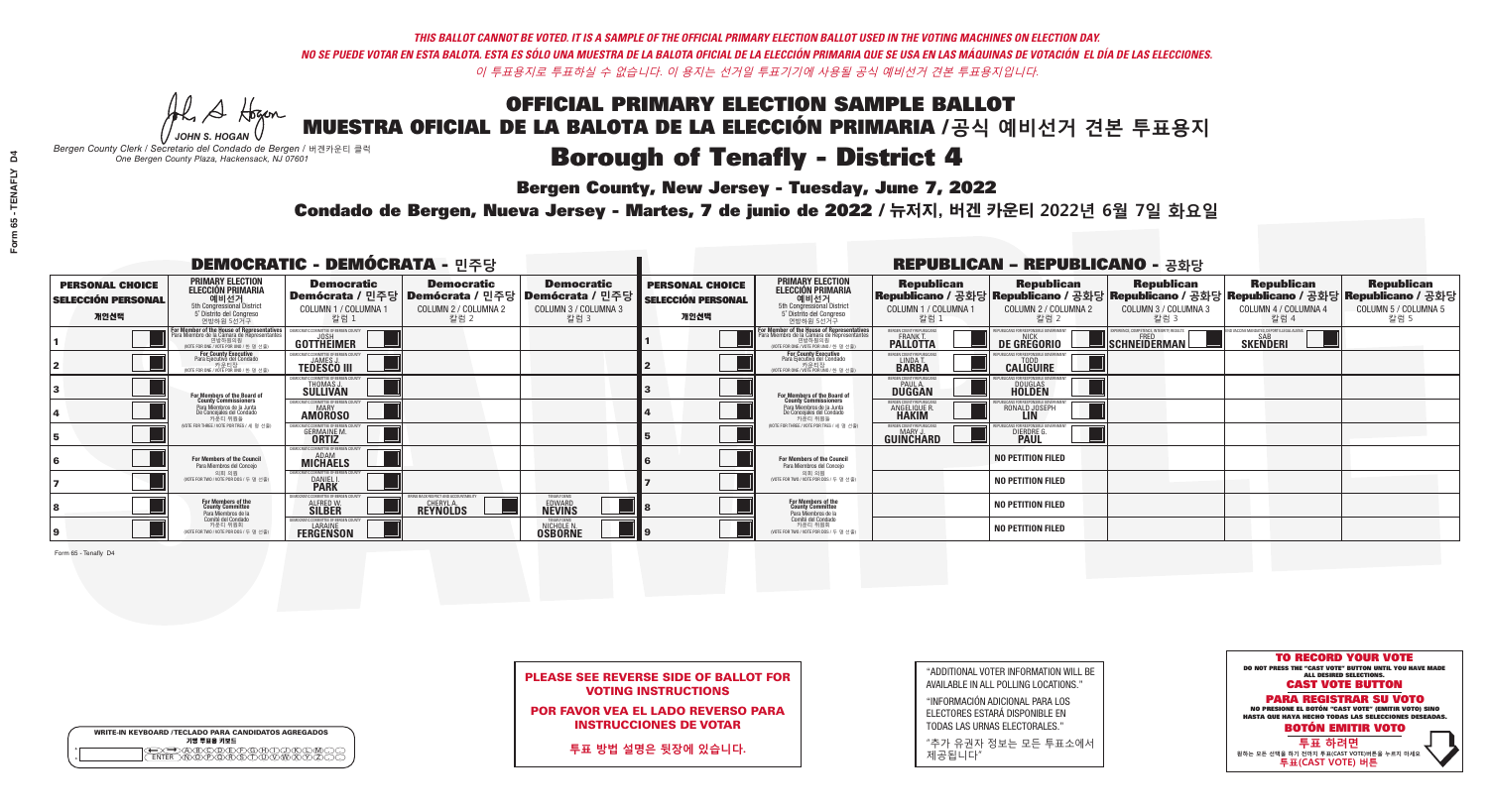**Bergen County, New Jersey - Tuesday, June 7, 2022** 

A Hogen *JOHN S. HOGAN*

| <b>WRITE-IN KEYBOARD /TECLADO PARA CANDIDATOS AGREGADOS</b><br>기명 투표용 키보드 |  |
|---------------------------------------------------------------------------|--|
| E A BOO DE DO BODO KI<br>MA BA BA SA MAWA XA                              |  |

*Bergen County Clerk / Secretario del Condado de Bergen /* 버겐카운티 클럭 *One Bergen County Plaza, Hackensack, NJ 07601*

Condado de Bergen, Nueva Jersey - Martes, 7 de junio de 2022 / 뉴저지, 버겐 카운티 2022년 6월 7일 화요일 *One Bergen County Plaza, Hackensack, NJ 07601*



PLEASE SEE REVERSE SIDE OF BALLOT FOR VOTING INSTRUCTIONS

POR FAVOR VEA EL LADO REVERSO PARA INSTRUCCIONES DE VOTAR

**투표 방법 설명은 뒷장에 있습니다.**

"ADDITIONAL VOTER INFORMATION WILL BE AVAILABLE IN ALL POLLING LOCATIONS."

"INFORMACIÓN ADICIONAL PARA LOS ELECTORES ESTARÁ DISPONIBLE EN TODAS LAS URNAS ELECTORALES."

"추가 유권자 정보는 모든 투표소에서 제공됩니다"

| <b>DEMOCRATIC - DEMÓCRATA - 민주당</b>                         |                                                                                                                                         |                                                                       |                                                   |                                                                                                        |                                                             |                                                                                                                                             |                                                            | <b>REPUBLICAN - REPUBLICANO - 공화당</b>             |                                                                                                                                                |                                                           |                                                   |
|-------------------------------------------------------------|-----------------------------------------------------------------------------------------------------------------------------------------|-----------------------------------------------------------------------|---------------------------------------------------|--------------------------------------------------------------------------------------------------------|-------------------------------------------------------------|---------------------------------------------------------------------------------------------------------------------------------------------|------------------------------------------------------------|---------------------------------------------------|------------------------------------------------------------------------------------------------------------------------------------------------|-----------------------------------------------------------|---------------------------------------------------|
| <b>PERSONAL CHOICE</b><br><b>SELECCIÓN PERSONAL</b><br>개인선택 | <b>PRIMARY ELECTION</b><br><b>ELECCIÓN PRIMARIA</b><br>---- 예비선거<br>5th Congressional District<br>5° Distrito del Congreso<br>연방하원 5선거구 | <b>Democratic</b><br>COLUMN 1 / COLUMNA 1<br>칼럼 1                     | <b>Democratic</b><br>COLUMN 2 / COLUMNA 2<br>칼럼 2 | <b>Democratic</b><br>│Demócrata / 민주당│Demócrata / 민주당│Demócrata / 민주당│<br>COLUMN 3 / COLUMNA 3<br>칼럼 3 | <b>PERSONAL CHOICE</b><br><b>SELECCIÓN PERSONAL</b><br>개인선택 | <b>PRIMARY ELECTION</b><br><b>ELECCIÓN PRIMARIA</b><br>5th Congressional District<br>5° Distrito del Congreso<br>연방하원 5선거구                  | <b>Republican</b><br>COLUMN 1 / COLUMNA 1<br>칼럼            | <b>Republican</b><br>COLUMN 2 / COLUMNA 2<br>칼럼 2 | <b>Republican</b><br>Republicano / 공화당 Republicano / 공화당 Republicano / 공화당 Republicano / 공화당 Republicano / 공화당<br>COLUMN 3 / COLUMNA 3<br>칼럼 3 | <b>Republican</b><br>COLUMN 4 / COLUMNA 4<br>칼럼 4         | <b>Republican</b><br>COLUMN 5 / COLUMNA 5<br>칼럼 5 |
|                                                             | For Member of the House of Representatives<br>Para Miembro de la Cámara de Representantes                                               | JEMOCRATIC COMMITTEE OF BERGEN<br><b>GOTTHEIMER</b>                   |                                                   |                                                                                                        |                                                             | For Member of the House of Representatives<br>Para Miembro de la Cámara de Representantes<br>연방하원의원<br>(VOTE FOR ONE / VOTE POR UNO / 한명선출) | BERGEN COUNTY REPUBLICAN<br><b>PALLOTTA</b>                | DE GREGORIO                                       | 'ERIENCE, COMPETENCE, INTEGRITY, RESULT<br>SCHNEIDERMAN                                                                                        | VACCINE MANDATES, DEPORT ILLEGAL ALIEN<br><b>SKENDERI</b> |                                                   |
|                                                             | For County Executive<br>Para Ejecutivo del Condado<br>가운티장<br>(VOTE FOR ONE / VOTE POR UNO / 한 명 선출)                                    | FMOCRATIC COMMITTEE OF BERGEN COUNTY<br><b>TEDESCO III</b>            |                                                   |                                                                                                        |                                                             | For County Executive<br>Para Ejecutivo del Condado<br>가운티장<br>(VOTE FOR ONE / VOTE POR UNO / 한 명 선출)                                        | BERGEN COUNTY REPUBLICAN<br>LINDA T.                       | <b>CALIGUIRE</b>                                  |                                                                                                                                                |                                                           |                                                   |
|                                                             | For Members of the Board of<br>County Commissioners                                                                                     | <b>EMOCRATIC COMMITTEE OF BEBGEN COUNT</b><br>THOMAS J.               |                                                   |                                                                                                        |                                                             | For Members of the Board of<br>County Commissioners                                                                                         | ERGEN COUNTY REPUBLICAN<br><b>PAUL A.</b><br><b>DUGGAN</b> | <b>DOUGLAS</b>                                    |                                                                                                                                                |                                                           |                                                   |
|                                                             | Para Miembros de la Junta<br>De Concejales del Condado<br>카우티 위원들                                                                       | <b>EMOCRATIC COMMITTEE OF BERGEN COUNTY</b><br>MARY<br><b>AMÖROSO</b> |                                                   |                                                                                                        |                                                             | Para Miembros de la Junta<br>De Concejales del Condado<br>카운티 위원들                                                                           | <b>FRGEN COUNTY REPUBLICAN</b><br>ANGELIQUE R              | RONALD JOSEPH                                     |                                                                                                                                                |                                                           |                                                   |
|                                                             | (VOTE FOR THREE / VOTE POR TRES / 세 명 선출)                                                                                               | <b>GERMAINE M.</b>                                                    |                                                   |                                                                                                        |                                                             | (VOTE FOR THREE / VOTE POR TRES / 세 명 선출)                                                                                                   | ERGEN COUNTY REPUBLICANS<br>MARY J<br>GUINCHARD            | <b>DIERDRE</b> G                                  |                                                                                                                                                |                                                           |                                                   |
|                                                             | <b>For Members of the Council</b><br>Para Miembros del Conceio                                                                          | EMOCRATIC COMMITTEE OF BERGEN COUNTY<br><b>MICHAELS</b>               |                                                   |                                                                                                        |                                                             | <b>For Members of the Council</b><br>Para Miembros del Conceio                                                                              |                                                            | <b>NO PETITION FILED</b>                          |                                                                                                                                                |                                                           |                                                   |
|                                                             | 의회 의원<br>(VOTE FOR TWO / VOTE POR DOS / 두 명 선출)                                                                                         | EMOCRATIC COMMITTEE OF BERGEN COUNTY<br>DANIEL I.                     |                                                   |                                                                                                        |                                                             | 의회 의원<br>NOTE FOR TWO / VOTE POR DOS / 두 명 선출)                                                                                              |                                                            | <b>NO PETITION FILED</b>                          |                                                                                                                                                |                                                           |                                                   |
|                                                             | For Members of the<br>County Committee<br>Para Miembros de la                                                                           | MOCRATIC COMMITTEE OF BERGEN CO<br>O'CONNOR                           |                                                   |                                                                                                        |                                                             | For Members of the<br>County Committee<br>Para Miembros de la<br>Comité del Condado                                                         |                                                            | <b>NO PETITION FILED</b>                          |                                                                                                                                                |                                                           |                                                   |
|                                                             | Comité del Condado<br>카운티 위원회<br>(VOTE FOR TWO / VOTE POR DOS / 두 명 선출                                                                  | EMOCRATIC COMMITTEE OF BERGEN COUNTY<br>ZAVODNICK-REYES               |                                                   |                                                                                                        |                                                             | 카운티 위원회<br>(VOTE FOR TWO / VOTE POR DOS / 두 명 선출)                                                                                           |                                                            | <b>NO PETITION FILED</b>                          |                                                                                                                                                |                                                           |                                                   |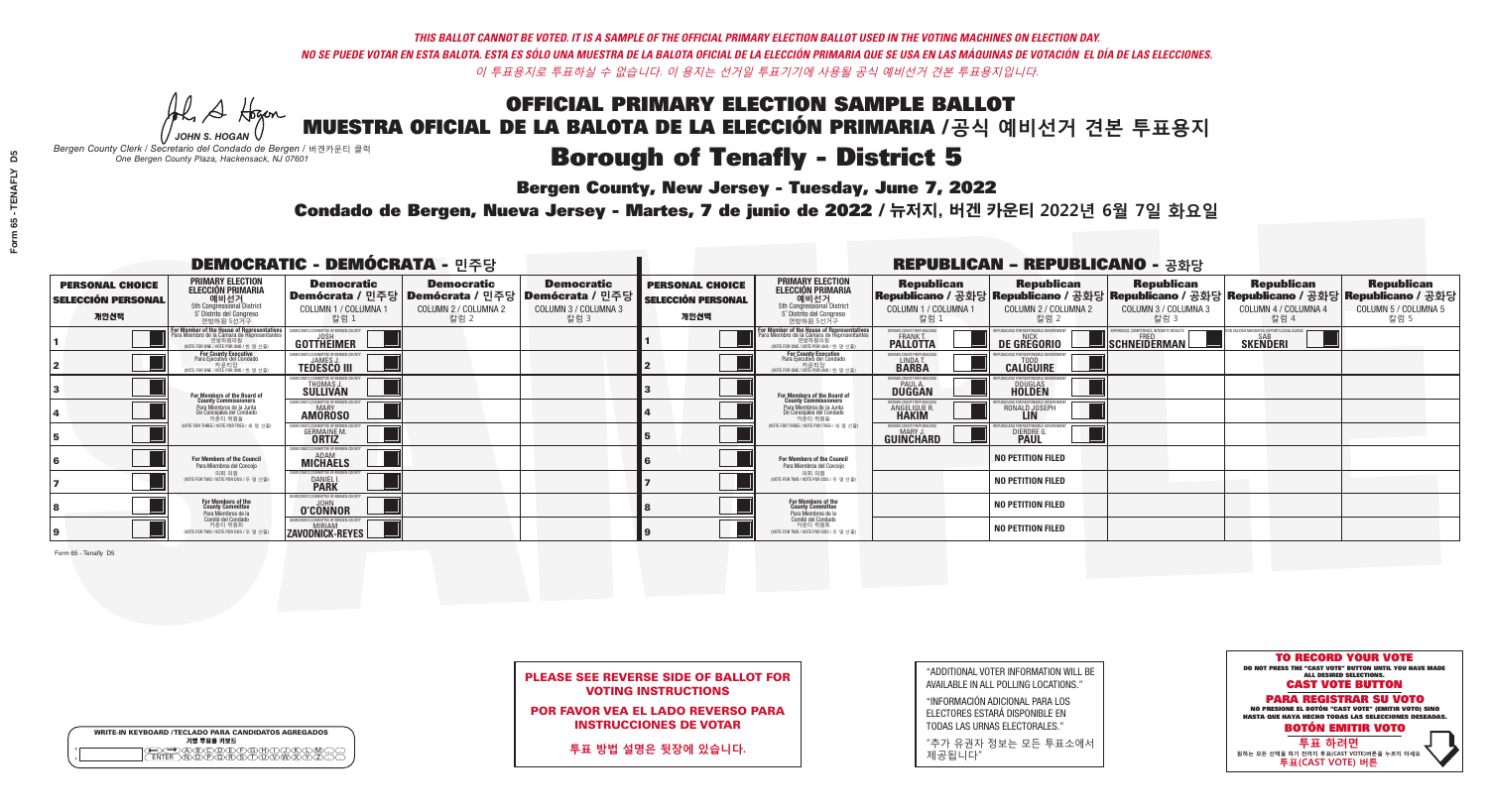**Bergen County, New Jersey - Tuesday, June 7, 2022** 

A Hogen *JOHN S. HOGAN*

| <b>WRITE-IN KEYBOARD /TECLADO PARA CANDIDATOS AGREGADOS</b><br>기명 투표용 키보드 |  |
|---------------------------------------------------------------------------|--|
| E A BOO DE DO BODO KI<br>MA BA BA SA MAWA XA                              |  |

*Bergen County Clerk / Secretario del Condado de Bergen /* 버겐카운티 클럭 *One Bergen County Plaza, Hackensack, NJ 07601*

Condado de Bergen, Nueva Jersey - Martes, 7 de junio de 2022 / 뉴저지, 버겐 카운티 2022년 6월 7일 화요일 *One Bergen County Plaza, Hackensack, NJ 07601*



PLEASE SEE REVERSE SIDE OF BALLOT FOR VOTING INSTRUCTIONS

POR FAVOR VEA EL LADO REVERSO PARA INSTRUCCIONES DE VOTAR

**투표 방법 설명은 뒷장에 있습니다.**

| "ADDITIONAL VOTER INFORMATION WILL BE |
|---------------------------------------|
| AVAILABLE IN ALL POLLING LOCATIONS."  |

"INFORMACIÓN ADICIONAL PARA LOS ELECTORES ESTARÁ DISPONIBLE EN TODAS LAS URNAS ELECTORALES."

"추가 유권자 정보는 모든 투표소에서 제공됩니다"

| <b>DEMOCRATIC - DEMÓCRATA - 민주당</b>                         |                                                                                                                                         |                                                                              |                                                   |                                                                                                              |                                                             |                                                                                                                                             |                                                            | <b>REPUBLICAN - REPUBLICANO - 공화당</b>                                           |                                                                                                                                                |                                                           |                                                   |
|-------------------------------------------------------------|-----------------------------------------------------------------------------------------------------------------------------------------|------------------------------------------------------------------------------|---------------------------------------------------|--------------------------------------------------------------------------------------------------------------|-------------------------------------------------------------|---------------------------------------------------------------------------------------------------------------------------------------------|------------------------------------------------------------|---------------------------------------------------------------------------------|------------------------------------------------------------------------------------------------------------------------------------------------|-----------------------------------------------------------|---------------------------------------------------|
| <b>PERSONAL CHOICE</b><br><b>SELECCIÓN PERSONAL</b><br>개인선택 | <b>PRIMARY ELECTION</b><br><b>ELECCIÓN PRIMARIA</b><br>---- 예비선거<br>5th Congressional District<br>5° Distrito del Congreso<br>연방하원 5선거구 | <b>Democratic</b><br>COLUMN 1 / COLUMNA 1<br>칼럼 1                            | <b>Democratic</b><br>COLUMN 2 / COLUMNA 2<br>칼럼 2 | <b>Democratic</b><br>  Demócrata / 민주당   Demócrata / 민주당   Demócrata / 민주당  <br>COLUMN 3 / COLUMNA 3<br>칼럼 3 | <b>PERSONAL CHOICE</b><br><b>SELECCIÓN PERSONAL</b><br>개인선택 | <b>PRIMARY ELECTION</b><br><b>ELECCIÓN PRIMARIA</b><br>예비선거<br>5th Congressional District<br>5° Distrito del Congreso<br>연방하원 5선거구          | <b>Republican</b><br>COLUMN 1 / COLUMNA 1<br>칼럼            | <b>Republican</b><br>COLUMN 2 / COLUMNA 2<br>칼럼 2                               | <b>Republican</b><br>Republicano / 공화당 Republicano / 공화당 Republicano / 공화당 Republicano / 공화당 Republicano / 공화당<br>COLUMN 3 / COLUMNA 3<br>칼럼 3 | <b>Republican</b><br>COLUMN 4 / COLUMNA 4<br>칼럼 4         | <b>Republican</b><br>COLUMN 5 / COLUMNA 5<br>칼럼 5 |
|                                                             | For Member of the House of Representatives<br>Para Miembro de la Cámara de Representantes                                               | EMOCRATIC COMMITTEE OF BERGEN (<br><b>GOTTHEIMER</b>                         |                                                   |                                                                                                              |                                                             | For Member of the House of Representatives<br>Para Miembro de la Cámara de Representantes<br>연방하원의원<br>(VOTE FOR ONE / VOTE POR UNO / 한명선출) | BERGEN COUNTY REPUBLICAN<br><b>PALLOTTA</b>                | DE GREGORIO                                                                     | ERIENCE, COMPETENCE, INTEGRITY, RESUL'<br>SCHNEIDERMAN                                                                                         | VACCINE MANDATES, DEPORT ILLEGAL ALIEI<br><b>SKENDERI</b> |                                                   |
|                                                             | For County Executive<br>Para Ejecutivo del Condado<br>가운티장<br>(VOTE FOR ONE / VOTE POR UNO / 한 명 선출)                                    | FMOCRATIC COMMITTEE OF BERGEN COUNTY<br><b>TEDESCO III</b>                   |                                                   |                                                                                                              |                                                             | For County Executive<br>Para Ejecutivo del Condado<br>가운티장<br>(VOTE FOR ONE / VOTE POR UNO / 한 명 선출)                                        | BERGEN COUNTY REPUBLICAN<br>LINDA T.                       | <b>CALIGUIRE</b>                                                                |                                                                                                                                                |                                                           |                                                   |
|                                                             | For Members of the Board of<br>County Commissioners                                                                                     | <b>EMOCRATIC COMMITTEE OF BEBGEN COUNT</b><br>THOMAS J.                      |                                                   |                                                                                                              |                                                             | For Members of the Board of<br>County Commissioners                                                                                         | ERGEN COUNTY REPUBLICAN<br><b>PAUL A.</b><br><b>DUGGAN</b> | <b>DOUGLAS</b>                                                                  |                                                                                                                                                |                                                           |                                                   |
|                                                             | Para Miembros de la Junta<br>De Concejales del Condado<br>카우티 위원들                                                                       | <b>EMOCRATIC COMMITTEE OF BERGEN COUNTY</b><br><b>MARY</b><br><b>AMÖROSO</b> |                                                   |                                                                                                              |                                                             | Para Miembros de la Junta<br>De Concejales del Condado<br>카운티 위원들                                                                           | <b>FRGEN COUNTY REPUBLICAN</b><br>ANGELIQUE R              | RONALD JOSEPH                                                                   |                                                                                                                                                |                                                           |                                                   |
|                                                             | (VOTE FOR THREE / VOTE POR TRES / 세 명 선출)                                                                                               | <b>GERMAINE M.</b>                                                           |                                                   |                                                                                                              |                                                             | NOTE FOR THREE / VOTE POR TRES / 세 명 선출)                                                                                                    | ERGEN COUNTY REPUBLICANS<br>MARY J<br>GUINCHARD            | <b>DIERDRE</b> G                                                                |                                                                                                                                                |                                                           |                                                   |
|                                                             | <b>For Members of the Council</b><br>Para Miembros del Conceio                                                                          | EMOCRATIC COMMITTEE OF BERGEN COUNTY<br><b>MICHAELS</b>                      |                                                   |                                                                                                              |                                                             | <b>For Members of the Council</b><br>Para Miembros del Conceio                                                                              |                                                            | <b>NO PETITION FILED</b>                                                        |                                                                                                                                                |                                                           |                                                   |
|                                                             | 의회 의원<br>(VOTE FOR TWO / VOTE POR DOS / 두 명 선출)                                                                                         | EMOCRATIC COMMITTEE OF BERGEN COUNTY<br>DANIEL I.                            |                                                   |                                                                                                              |                                                             | 의회 의원<br>NOTE FOR TWO / VOTE POR DOS / 두 명 선출)                                                                                              |                                                            | <b>NO PETITION FILED</b>                                                        |                                                                                                                                                |                                                           |                                                   |
|                                                             | For Members of the<br>County Committee<br>Para Miembros de la                                                                           | MOCRATIC COMMITTEE OF BERGEN CO<br><b>WARMS</b>                              |                                                   |                                                                                                              |                                                             | For Members of the<br>County Committee<br>Para Miembros de la<br>Comité del Condado                                                         |                                                            | PUBLICANS FOR RESPONSIBLE GOVERNMENT<br><b>CHRISTOPHER J.</b><br><b>AMBROSY</b> |                                                                                                                                                |                                                           |                                                   |
|                                                             | Comité del Condado<br>카운티 위원회<br>(VOTE FOR TWO / VOTE POR DOS / 두 명 선출)                                                                 | MOCRATIC COMMITTEE OF BERGEN COUNT<br>ELIZABETH                              |                                                   |                                                                                                              |                                                             | 카운티 위원회<br>(VOTE FOR TWO / VOTE POR DOS / 두 명 선출)                                                                                           |                                                            | <b>NO PETITION FILED</b>                                                        |                                                                                                                                                |                                                           |                                                   |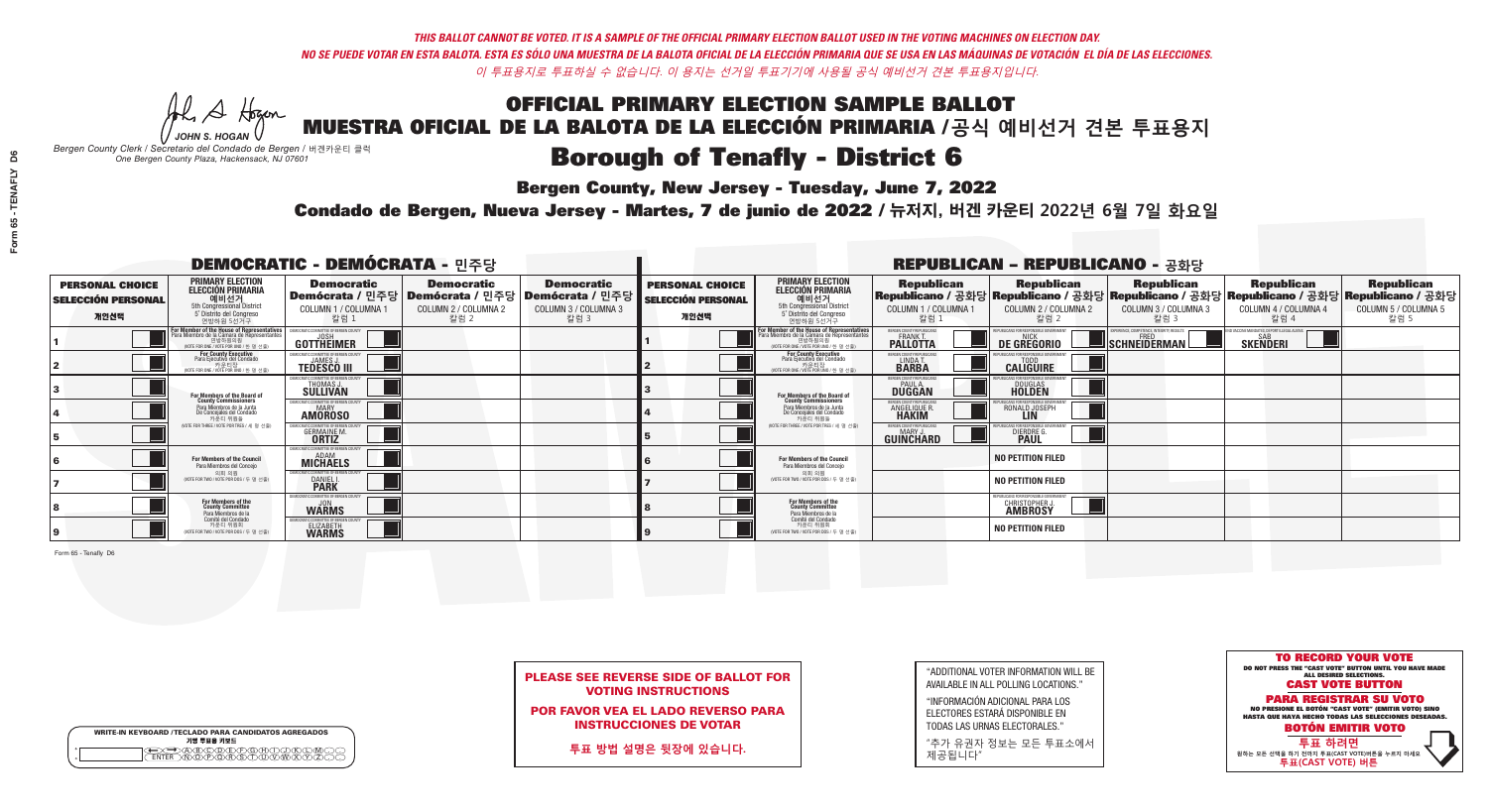**Bergen County, New Jersey - Tuesday, June 7, 2022** 

A Hogen *JOHN S. HOGAN*

|   | <b>WRITE-IN KEYBOARD /TECLADO PARA CANDIDATOS AGREGADOS</b><br>기명 투표용 키보드 |
|---|---------------------------------------------------------------------------|
| o | .)B)C)DE)F)G)H)                                                           |
| o | <u>እጅአል አል</u>                                                            |

*Bergen County Clerk / Secretario del Condado de Bergen /* 버겐카운티 클럭 *One Bergen County Plaza, Hackensack, NJ 07601*

Condado de Bergen, Nueva Jersey - Martes, 7 de junio de 2022 / 뉴저지, 버겐 카운티 2022년 6월 7일 화요일 *One Bergen County Plaza, Hackensack, NJ 07601*



| <b>PLEASE SEE REVERSE SIDE OF BALLOT FOR</b> |
|----------------------------------------------|
| <b>VOTING INSTRUCTIONS</b>                   |

POR FAVOR VEA EL LADO REVERSO PARA INSTRUCCIONES DE VOTAR

**투표 방법 설명은 뒷장에 있습니다.**

"ADDITIONAL VOTER INFORMATION WILL BE AVAILABLE IN ALL POLLING LOCATIONS."

"INFORMACIÓN ADICIONAL PARA LOS ELECTORES ESTARÁ DISPONIBLE EN TODAS LAS URNAS ELECTORALES."

"추가 유권자 정보는 모든 투표소에서 제공됩니다"

|                                                             |                                                                                                                                               | <b>DEMOCRATIC - DEMÓCRATA - 민주당</b>                                    |                                                                                       |                                                                        |                                                             |                                                                                                                                    |                                                            | <b>REPUBLICAN - REPUBLICANO - 공화당</b>                                                                                                          |                                                    |                                                    |                                                   |
|-------------------------------------------------------------|-----------------------------------------------------------------------------------------------------------------------------------------------|------------------------------------------------------------------------|---------------------------------------------------------------------------------------|------------------------------------------------------------------------|-------------------------------------------------------------|------------------------------------------------------------------------------------------------------------------------------------|------------------------------------------------------------|------------------------------------------------------------------------------------------------------------------------------------------------|----------------------------------------------------|----------------------------------------------------|---------------------------------------------------|
| <b>PERSONAL CHOICE</b><br><b>SELECCIÓN PERSONAL</b><br>개인선택 | <b>PRIMARY ELECTION</b><br><b>ELECCIÓN PRIMARIA</b><br>예비선거<br>5th Congressional District<br>5° Distrito del Congreso<br>연방하원 5선거구            | <b>Democratic</b><br>COLUMN 1 / COLUMNA 1<br>칼럼 1                      | <b>Democratic</b><br>│Demócrata / 민주당│Demócrata / 민주당<br>COLUMN 2 / COLUMNA 2<br>칼럼 2 | <b>Democratic</b><br>Demócrata / 민주당  <br>COLUMN 3 / COLUMNA 3<br>칼럼 3 | <b>PERSONAL CHOICE</b><br><b>SELECCIÓN PERSONAL</b><br>개인선택 | <b>PRIMARY ELECTION</b><br>ELECCIÓN PRIMARIA<br>5th Congressional District<br>5° Distrito del Congreso<br>연방하원 5선거구                | <b>Republican</b><br>COLUMN 1 / COLUMNA 1<br>참럼.           | <b>Republican</b><br>Republicano / 공화당 Republicano / 공화당 Republicano / 공화당 Republicano / 공화당 Republicano / 공화당<br>COLUMN 2 / COLUMNA 2<br>칼럼 2 | <b>Republican</b><br>COLUMN 3 / COLUMNA 3<br>칼럼 3  | <b>Republican</b><br>COLUMN 4 / COLUMNA 4<br>칼럼 4  | <b>Republican</b><br>COLUMN 5 / COLUMNA 5<br>칼럼 5 |
|                                                             | For Member of the House of Representatives<br>Para Miembro de la Cámara de Representantes<br>연방하원의원<br>(VOTE FOR ONE / VOTE POR UNO / 한 명 선출) | DEMOCRATIC COMMITTEE OF BERGEN COUNT<br>GOTTHEIMER                     |                                                                                       |                                                                        |                                                             | For Member of the House of Representatives<br>Para Miembro de la Cámara de Representantes<br>WOTE FOR ONE / VOTE POR UNO / 한 명 선출) | BERGEN COUNTY REPUBLICANS<br>FRANK T.<br><b>PALLOTTA</b>   | <b>DE GREGORIO</b>                                                                                                                             | $\blacksquare$  schneiderman $\mathbin{\llcorner}$ | VACCINE MANDATES, DEPORT ILLEGAL ALIEN<br>SKEÑDERI |                                                   |
|                                                             | For County Executive<br>Para Ejecutivo del Condado<br>. 카운티장<br>(VOTE FOR ONE / VOTE POR UNO / 한 명 선출)                                        | EMOCRATIC COMMITTEE OF BERGEN COUNTY<br><b>TEDESCO III</b>             |                                                                                       |                                                                        |                                                             | <b>For County Executive</b><br>Para Ejecutivo del Condado<br>기운티장<br>(VOTE FOR ONE / VOTE POR UNO / 한 명 선출)                        | BERGEN COUNTY REPUBLICAN<br>LINDA T.                       | <b>CALIGUIRE</b>                                                                                                                               |                                                    |                                                    |                                                   |
|                                                             | For Members of the Board of<br>County Commissioners                                                                                           | EMOCRATIC COMMITTEE OF BERGEN COUNTY<br>THOMAS J.                      |                                                                                       |                                                                        |                                                             | For Members of the Board of<br>County Commissioners                                                                                | ERGEN COUNTY REPUBLICAN<br><b>PAUL A.</b><br><b>DUGGAN</b> | <b>DOUGLAS</b>                                                                                                                                 |                                                    |                                                    |                                                   |
|                                                             | Para Miembros de la Junta<br>De Concejales del Condado<br>카우티 위원들                                                                             | IOCRATIC COMMITTEE OF BERGEN COUNTY<br><b>MARY</b><br><b>AMOROSO</b>   |                                                                                       |                                                                        |                                                             | Para Miembros de la Junta<br>De Concejales del Condado<br>카운티 위원들                                                                  | RGEN COUNTY REPUBLICAN<br><b>ANGELIQUE R<br/>HAKIM</b>     | RONALD JOSEPH                                                                                                                                  |                                                    |                                                    |                                                   |
|                                                             | (VOTE FOR THREE / VOTE POR TRES / 세 명 선출)                                                                                                     | )CRATIC COMMITTEE OF BERGEN COUN<br><b>GERMAINE M.</b><br><b>ORTIZ</b> |                                                                                       |                                                                        |                                                             | (VOTE FOR THREE / VOTE POR TRES / 세 명 선출)                                                                                          | ERGEN COUNTY REPUBLICANS<br><b>MARY J</b><br>GUIÑCHARD     | DIERDRE G                                                                                                                                      |                                                    |                                                    |                                                   |
|                                                             | For Members of the Council<br>Para Miembros del Conceio                                                                                       | EMOCRATIC COMMITTEE OF BERGEN CO<br><b>MICHAELS</b>                    |                                                                                       |                                                                        |                                                             | <b>For Members of the Council</b><br>Para Miembros del Conceio                                                                     |                                                            | <b>NO PETITION FILED</b>                                                                                                                       |                                                    |                                                    |                                                   |
|                                                             | 의회 의원<br>(VOTE FOR TWO / VOTE POR DOS / 두 명 선출)                                                                                               | EMOCRATIC COMMITTEE OF BERGEN COUNTY<br>DANIEL I.                      |                                                                                       |                                                                        |                                                             | 의회 의원<br>(VOTE FOR TWO / VOTE POR DOS / 두 명 선출)                                                                                    |                                                            | <b>NO PETITION FILED</b>                                                                                                                       |                                                    |                                                    |                                                   |
|                                                             | For Members of the<br>County Committee<br>Para Miembros de la                                                                                 | <b>MOCRATIC COMMITTEE OF BERGEN</b><br>HERCULES                        |                                                                                       |                                                                        |                                                             | For Members of the<br>County Committee<br>Para Miembros de la<br>Comité del Condado                                                |                                                            | REPUBLICANS FOR RESPONSIBLE GOVERNME!<br><b>ARZONICO</b>                                                                                       |                                                    |                                                    |                                                   |
|                                                             | Comité del Condado<br>카운티 위원회<br>(VOTE FOR TWO / VOTE POR DOS / 두 명 선출)                                                                       | <b>NO PETITION FILED</b>                                               |                                                                                       |                                                                        |                                                             | 카운티 위원회<br>(VOTE FOR TWO / VOTE POR DOS / 두 명 선출)                                                                                  |                                                            | REPUBLICANS FOR RESPONSIBLE GOV<br><b>ANNETTE R.</b><br><b>FICHTER</b>                                                                         |                                                    |                                                    |                                                   |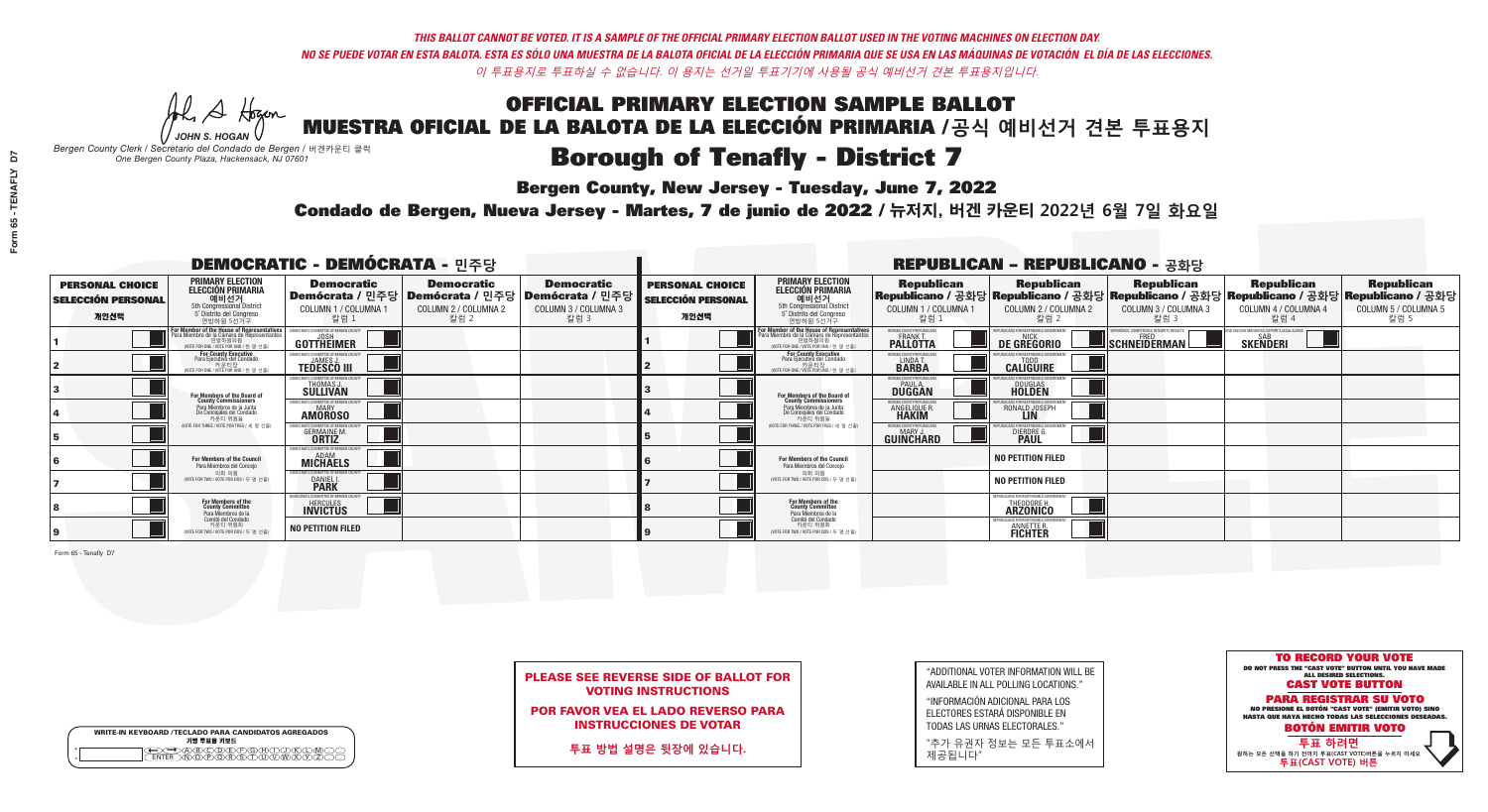**Bergen County, New Jersey - Tuesday, June 7, 2022** 

A Hogen *JOHN S. HOGAN*

|         | <b>WRITE-IN KEYBOARD /TECLADO PARA CANDIDATOS AGREGADOS</b><br>기명 투표용 키보드 |
|---------|---------------------------------------------------------------------------|
| ٥       | .)(B)C)(D)(E)(F)(G)(H)(                                                   |
| $\circ$ | <u>፝ዀፙቑ፝፠ዾ</u>                                                            |

*Bergen County Clerk / Secretario del Condado de Bergen /* 버겐카운티 클럭 *One Bergen County Plaza, Hackensack, NJ 07601*

Condado de Bergen, Nueva Jersey - Martes, 7 de junio de 2022 / 뉴저지, 버겐 카운티 2022년 6월 7일 화요일 *One Bergen County Plaza, Hackensack, NJ 07601*



PLEASE SEE REVERSE SIDE OF BALLOT FOR VOTING INSTRUCTIONS

POR FAVOR VEA EL LADO REVERSO PARA INSTRUCCIONES DE VOTAR

**투표 방법 설명은 뒷장에 있습니다.**

| "ADDITIONAL VOTER INFORMATION WILL BE |
|---------------------------------------|
| AVAILABLE IN ALL POLLING LOCATIONS."  |

"INFORMACIÓN ADICIONAL PARA LOS ELECTORES ESTARÁ DISPONIBLE EN TODAS LAS URNAS ELECTORALES."

"추가 유권자 정보는 모든 투표소에서 제공됩니다"

| <b>DEMOCRATIC - DEMÓCRATA - 민주당</b>                         |                                                                                                                                    |                                                                              |                                                   |                                                                                                        |                                                             |                                                                                                                                              |                                                                     | <b>REPUBLICAN - REPUBLICANO - 공화당</b>             |                                                                                                                                                |                                                           |                                                   |
|-------------------------------------------------------------|------------------------------------------------------------------------------------------------------------------------------------|------------------------------------------------------------------------------|---------------------------------------------------|--------------------------------------------------------------------------------------------------------|-------------------------------------------------------------|----------------------------------------------------------------------------------------------------------------------------------------------|---------------------------------------------------------------------|---------------------------------------------------|------------------------------------------------------------------------------------------------------------------------------------------------|-----------------------------------------------------------|---------------------------------------------------|
| <b>PERSONAL CHOICE</b><br><b>SELECCIÓN PERSONAL</b><br>개인선택 | <b>PRIMARY ELECTION</b><br><b>ELECCIÓN PRIMARIA</b><br>예비선거<br>5th Congressional District<br>5° Distrito del Congreso<br>연방하원 5선거구 | <b>Democratic</b><br>COLUMN 1 / COLUMNA 1<br>칼럼 1                            | <b>Democratic</b><br>COLUMN 2 / COLUMNA 2<br>칼럼 2 | <b>Democratic</b><br>│Demócrata / 민주당│Demócrata / 민주당│Demócrata / 민주당┃<br>COLUMN 3 / COLUMNA 3<br>칼럼 3 | <b>PERSONAL CHOICE</b><br><b>SELECCIÓN PERSONAL</b><br>개인선택 | <b>PRIMARY ELECTION</b><br><b>ELECCIÓN PRIMARIA</b><br>예비선거<br>5th Congressional District<br>5° Distrito del Congreso<br>연방하원 5선거구           | <b>Republican</b><br>COLUMN 1 / COLUMNA 1<br>칼럼 :                   | <b>Republican</b><br>COLUMN 2 / COLUMNA 2<br>참럼 2 | <b>Republican</b><br>Republicano / 공화당 Republicano / 공화당 Republicano / 공화당 Republicano / 공화당 Republicano / 공화당<br>COLUMN 3 / COLUMNA 3<br>칼럼 3 | <b>Republican</b><br>COLUMN 4 / COLUMNA 4<br>칼럼 4         | <b>Republican</b><br>COLUMN 5 / COLUMNA 5<br>칼럼 5 |
|                                                             | For Member of the House of Representatives<br>Para Miembro de la Cámara de Representantes                                          | EMOCRATIC COMMITTEE OF BERGEN (<br>GOTTHEIMER                                |                                                   |                                                                                                        |                                                             | For Member of the House of Representatives<br>Para Miembro de la Cámara de Representantes<br>연방하원의원<br>(VOTE FOR ONE / VOTE POR UNO / 한 명 선출 | BERGEN COUNTY REPUBLICAN<br><b>PALLOTTA</b>                         | DE GREGORIO                                       | SCHNEIDERMAN                                                                                                                                   | VACCINE MANDATES, DEPORT ILLEGAL ALIEI<br><b>SKENDERI</b> |                                                   |
|                                                             | For County Executive<br>Para Ejecutivo del Condado<br>가운티장 / 카운티장<br>(VOTE FOR ONE / VOTE POR UNO / 한 명 선출)                        | <b>FMOCRATIC COMMITTEE OF BERGEN COUNT</b><br><b>TEDESCO III</b>             |                                                   |                                                                                                        |                                                             | For County Executive<br>Para Ejecutivo del Condado<br>. 카운티장<br>(VOTE FOR ONE / VOTE POR UNO / 한 명 선출                                        | BERGEN COUNTY REPUBLICAN<br>LINDA T.                                | <b>CALIGUIRE</b>                                  |                                                                                                                                                |                                                           |                                                   |
|                                                             | For Members of the Board of<br>County Commissioners                                                                                | EMOCRATIC COMMITTEE OF BERGEN COUNT<br>THOMAS J.<br>SÜLLIVAN                 |                                                   |                                                                                                        |                                                             | For Members of the Board of<br>County Commissioners                                                                                          | ERGEN COUNTY REPUBLICAN<br><b>PAUL A.</b><br><b>DUGGAN</b>          | <b>DOUGLAS</b>                                    |                                                                                                                                                |                                                           |                                                   |
|                                                             | Para Miembros de la Junta<br>De Concejales del Condado<br>카우티 위원들                                                                  | <b>EMOCRATIC COMMITTEE OF BEBGEN COUNTY</b><br><b>MARY</b><br><b>AMOROSO</b> |                                                   |                                                                                                        |                                                             | Para Miembros de la Junta<br>De Concejales del Condado<br>카운티 위원들                                                                            | <b>RGEN COUNTY REPUBLICAN</b><br><b>ANGELIQUE R</b><br><b>HAKIM</b> | RONALD JOSEPH                                     |                                                                                                                                                |                                                           |                                                   |
|                                                             | (VOTE FOR THREE / VOTE POR TRES / 세 명 선출)                                                                                          | RATIC COMMITTEE OF BERGEN COUNT:<br><b>GERMAINE M.</b>                       |                                                   |                                                                                                        |                                                             | (VOTE FOR THREE / VOTE POR TRES / 세 명 선출)                                                                                                    | ERGEN COUNTY REPUBLICANS<br>MARY .I<br>GUINCHARD                    | DIERDRE G                                         |                                                                                                                                                |                                                           |                                                   |
|                                                             | <b>For Members of the Council</b><br>Para Miembros del Conceio                                                                     | EMOCRATIC COMMITTEE OF BERGEN COUNTY<br><b>MICHAELS</b>                      |                                                   |                                                                                                        |                                                             | <b>For Members of the Council</b><br>Para Miembros del Conceio                                                                               |                                                                     | <b>NO PETITION FILED</b>                          |                                                                                                                                                |                                                           |                                                   |
|                                                             | 의회 의원<br>(VOTE FOR TWO / VOTE POR DOS / 두 명 선출)                                                                                    | EMOCRATIC COMMITTEE OF BERGEN COUNTY<br>DANIEL I.                            |                                                   |                                                                                                        |                                                             | 의회 의원<br>NOTE FOR TWO / VOTE POR DOS / 두 명 선출)                                                                                               |                                                                     | <b>NO PETITION FILED</b>                          |                                                                                                                                                |                                                           |                                                   |
|                                                             | For Members of the<br>County Committee<br>Para Miembros de la<br>Comité del Condado                                                | OCRATIC COMMITTEE OF BERGEN<br><b>MAXIM</b><br>BASCH                         |                                                   |                                                                                                        |                                                             | For Members of the<br>County Committee<br>Para Miembros de la<br>Comité del Condado                                                          |                                                                     | <b>NO PETITION FILED</b>                          |                                                                                                                                                |                                                           |                                                   |
|                                                             | 카운티 위원회<br>(VOTE FOR TWO / VOTE POR DOS / 두 명 선출)                                                                                  | EMOCRATIC COMMITTEE OF BERGEN COUN<br><b>KHOROZIAN</b>                       |                                                   |                                                                                                        |                                                             | 카운티 위원회<br>(VOTE FOR TWO / VOTE POR DOS / 두 명 선출)                                                                                            |                                                                     | <b>NO PETITION FILED</b>                          |                                                                                                                                                |                                                           |                                                   |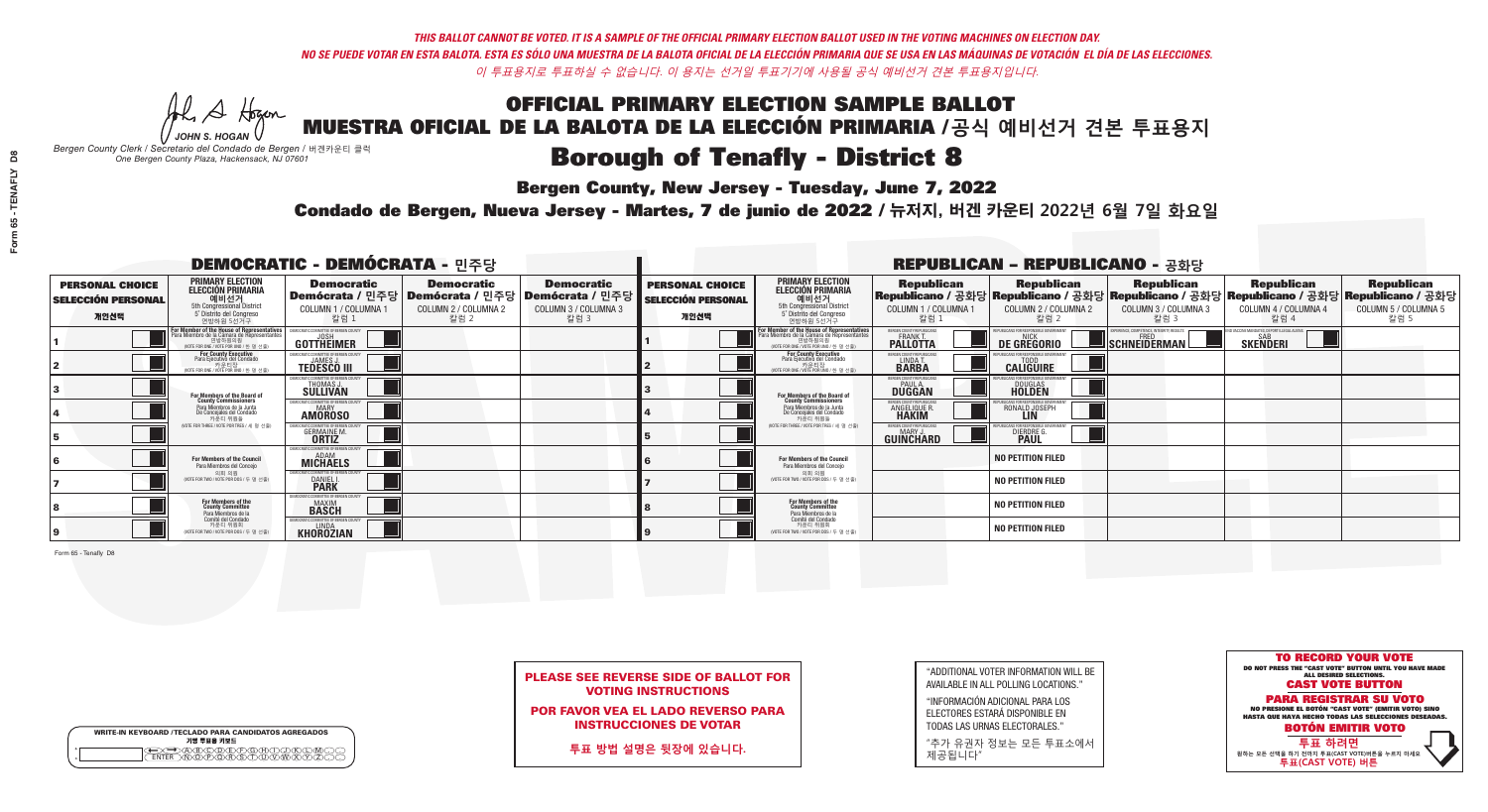**Bergen County, New Jersey - Tuesday, June 7, 2022** 

A Hogen *JOHN S. HOGAN*

| <b>WRITE-IN KEYBOARD /TECLADO PARA CANDIDATOS AGREGADOS</b><br>기명 투표용 키보드 |  |
|---------------------------------------------------------------------------|--|
| VBCODEXCORD<br>ዄ <u>ፙ፝፟፟</u> ቓሧ፝ዾቔጜዿ <sub>ዸ</sub>                         |  |

*Bergen County Clerk / Secretario del Condado de Bergen /* 버겐카운티 클럭 *One Bergen County Plaza, Hackensack, NJ 07601*

Condado de Bergen, Nueva Jersey - Martes, 7 de junio de 2022 / 뉴저지, 버겐 카운티 2022년 6월 7일 화요일 *One Bergen County Plaza, Hackensack, NJ 07601*



PLEASE SEE REVERSE SIDE OF BALLOT FOR VOTING INSTRUCTIONS

POR FAVOR VEA EL LADO REVERSO PARA INSTRUCCIONES DE VOTAR

**투표 방법 설명은 뒷장에 있습니다.**

"ADDITIONAL VOTER INFORMATION WILL BE AVAILABLE IN ALL POLLING LOCATIONS."

"INFORMACIÓN ADICIONAL PARA LOS ELECTORES ESTARÁ DISPONIBLE EN TODAS LAS URNAS ELECTORALES."

"추가 유권자 정보는 모든 투표소에서 제공됩니다"

| <b>DEMOCRATIC - DEMÓCRATA - 민주당</b>                         |                                                                                                                                        |                                                                                       |                                                   |                                                                        |                                                             |                                                                                                                                              |                                                                | <b>REPUBLICAN - REPUBLICANO - 공화당</b>               |                                                         |                                                                                                                                                |                                                   |
|-------------------------------------------------------------|----------------------------------------------------------------------------------------------------------------------------------------|---------------------------------------------------------------------------------------|---------------------------------------------------|------------------------------------------------------------------------|-------------------------------------------------------------|----------------------------------------------------------------------------------------------------------------------------------------------|----------------------------------------------------------------|-----------------------------------------------------|---------------------------------------------------------|------------------------------------------------------------------------------------------------------------------------------------------------|---------------------------------------------------|
| <b>PERSONAL CHOICE</b><br><b>SELECCIÓN PERSONAL</b><br>개인선택 | <b>PRIMARY ELECTION</b><br>ELECCIÓN PRIMARIA<br>예비선거<br><sub>5th Congressional District</sub><br>5° Distrito del Congreso<br>연방하원 5선거구 | <b>Democratic</b><br>│Demócrata / 민주당│Demócrata / 민주당<br>COLUMN 1 / COLUMNA 1<br>칼럼 1 | <b>Democratic</b><br>COLUMN 2 / COLUMNA 2<br>칼럼 2 | <b>Democratic</b><br>│Demócrata / 민주당│<br>COLUMN 3 / COLUMNA 3<br>칼럼 3 | <b>PERSONAL CHOICE</b><br><b>SELECCIÓN PERSONAL</b><br>개인선택 | <b>PRIMARY ELECTION</b><br>ELECCIÓN PRIMARIA<br>5th Congressional District<br>5° Distrito del Congreso<br>연방하원 5선거구                          | <b>Republican</b><br>COLUMN 1 / COLUMNA 1<br>칼럼 :              | <b>Republican</b><br>COLUMN 2 / COLUMNA 2<br>·칼럼 2  | <b>Republican</b><br>COLUMN 3 / COLUMNA 3<br>칼럼 3       | <b>Republican</b><br>Republicano / 공화당 Republicano / 공화당 Republicano / 공화당 Republicano / 공화당 Republicano / 공화당<br>COLUMN 4 / COLUMNA 4<br>칼럼 4 | <b>Republican</b><br>COLUMN 5 / COLUMNA 5<br>칼럼 5 |
|                                                             | For Member of the House of Representatives<br>Para Miembro de la Cámara de Representantes<br>(VOTE FOR ONE / VOTE POR UNO / 한 명 선출)    | DEMOCRATIC COMMITTEE OF BERGEN COUNTY<br><b>GOTTHEIMER</b>                            |                                                   |                                                                        |                                                             | For Member of the House of Representatives<br>Para Miembro de la Cámara de Representantes<br>연방하원의원<br>(VOTE FOR ONE / VOTE POR UNO / 한 명 선출 | BERGEN COUNTY REPUBLICANS<br><b>PALLOTTA</b>                   | DE GREGORIO                                         | ERIENCE, COMPETENCE, INTEGRITY, RESULTS<br>SCHNEIDERMAN | ID VACCINE MANDATES, DEPORT ILLEGAL ALIENS.<br><b>SKENDERI</b>                                                                                 |                                                   |
|                                                             | For County Executive<br>Para Ejecutivo del Condado<br>(VOTE FOR ONE / VOTE POR UNO / 한 명 선출)                                           | EMOCRATIC COMMITTEE OF BERGEN COUNTY<br><b>TEDESCO III</b>                            |                                                   |                                                                        |                                                             | <b>For County Executive</b><br>Para Ejecutivo del Condado<br>카운티장<br>(VOTE FOR ONE / VOTE POR UNO / 한 명 선출)                                  | BERGEN COUNTY REPUBLICAN<br>LINDA T.                           | <b>CALIGUIRE</b>                                    |                                                         |                                                                                                                                                |                                                   |
|                                                             | For Members of the Board of<br>County Commissioners                                                                                    | MOCRATIC COMMITTEE OF BERGEN COUNTY<br>THOMAS J.<br><b>SÜLLIVAN</b>                   |                                                   |                                                                        |                                                             | For Members of the Board of<br>County Commissioners                                                                                          | ERGEN COUNTY REPUBLICAN<br><b>DUGGAN</b>                       | <b>DOUGLAS</b>                                      |                                                         |                                                                                                                                                |                                                   |
|                                                             | Para Miembros de la Junta<br>De Concejales del Condado<br>카우티 위원들                                                                      | <b>EMOCRATIC COMMITTEE OF BERGEN COUNTY</b><br>MARY<br><b>AMOROSO</b>                 |                                                   |                                                                        |                                                             | Para Miembros de la Junta<br>De Concejales del Condado<br>카운티 위원들                                                                            | ERGEN COUNTY REPUBLICAN:<br><b>ANGELIQUE R</b><br><b>HAKIM</b> | RONALD JOSEPH                                       |                                                         |                                                                                                                                                |                                                   |
|                                                             | NOTE FOR THREE / VOTE POR TRES / 세 명 선출)                                                                                               | <b>DCRATIC COMMITTEE OF BERGEN COUNT</b><br><b>GERMAINE M.</b><br><b>ORTIZ</b>        |                                                   |                                                                        |                                                             | NOTE FOR THREE / VOTE POR TRES / 세 명 선출                                                                                                      | ERGEN COUNTY REPUBLICANS<br>MARY J.<br>GUINCHARD               | <b>DIERDRE (</b>                                    |                                                         |                                                                                                                                                |                                                   |
|                                                             | For Members of the Council<br>Para Miembros del Conceio                                                                                | MOCRATIC COMMITTEE OF BERGEN CO<br><b>MICHAELS</b>                                    |                                                   |                                                                        |                                                             | For Members of the Council<br>Para Miembros del Conceio                                                                                      |                                                                | <b>NO PETITION FILED</b>                            |                                                         |                                                                                                                                                |                                                   |
|                                                             | 의회 의원<br>(VOTE FOR TWO / VOTE POR DOS / 두 명 선출)                                                                                        | MOCRATIC COMMITTEE OF BERGEN COUNTY<br><b>DANIEL I.</b><br><b>PARK</b>                |                                                   |                                                                        |                                                             | 의회 의원<br>(VOTE FOR TWO / VOTE POR DOS / 두 명 선출)                                                                                              |                                                                | <b>NO PETITION FILED</b>                            |                                                         |                                                                                                                                                |                                                   |
|                                                             | For Members of the<br>County Committee<br>Para Miembros de la<br>Comité del Condado                                                    | MOCRATIC COMMITTEE OF BERGE<br><b>BRIAN</b>                                           | <b>CHAD S.</b><br><b>COLEMAN</b>                  |                                                                        |                                                             | For Members of the<br>County Committee<br>Para Miembros de la<br>Comité del Condado                                                          |                                                                | REPUBI ICANS FOR RESPONSIBI E GOVERNMEN<br>ROBERT L |                                                         |                                                                                                                                                |                                                   |
|                                                             | 카운티 위원회<br>(VOTE FOR TWO / VOTE POR DOS / 두 명 선출)                                                                                      | EMOCRATIC COMMITTEE OF BERGEN COUNTY<br><b>DAYTON</b>                                 |                                                   |                                                                        |                                                             | 카운티 위원회<br>(VOTE FOR TWO / VOTE POR DOS / 두 명 선출)                                                                                            |                                                                | REPUBLICANS FOR RESPONSIBLE<br>ANN S.<br>BAKER      |                                                         |                                                                                                                                                |                                                   |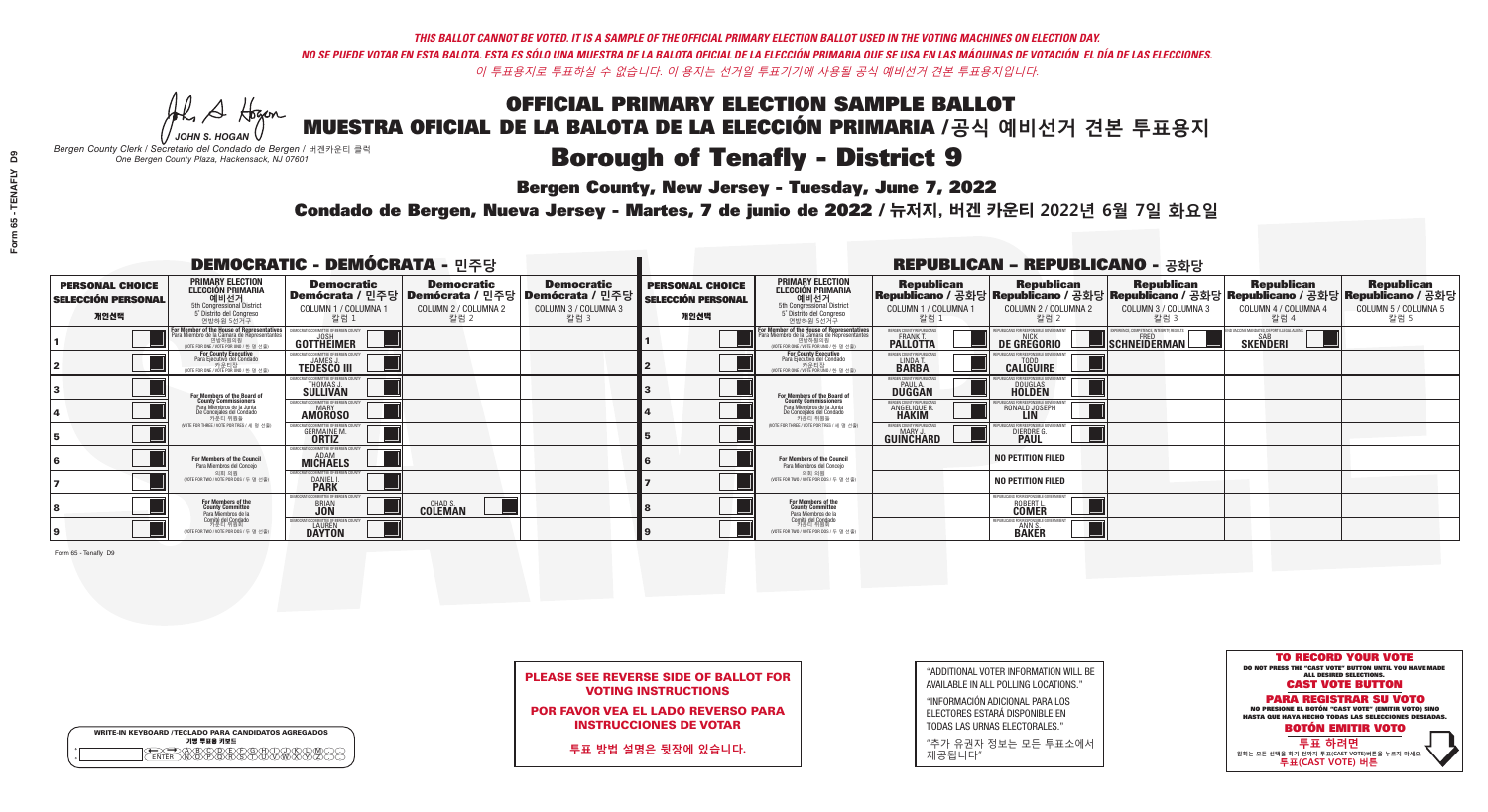**Bergen County, New Jersey - Tuesday, June 7, 2022** 

A Hogen *JOHN S. HOGAN*

| <b>WRITE-IN KEYBOARD /TECLADO PARA CANDIDATOS AGREGADOS</b><br>기명 투표용 키보드 |  |
|---------------------------------------------------------------------------|--|
| A)B)C)D)E)(F)(G)(H)(1<br><u>ጒ፝፟፟፟</u> ፟፝፟፟፟፝ዀ፝ዀ፝፟ዀ                        |  |

*Bergen County Clerk / Secretario del Condado de Bergen /* 버겐카운티 클럭 *One Bergen County Plaza, Hackensack, NJ 07601*



PLEASE SEE REVERSE SIDE OF BALLOT FOR VOTING INSTRUCTIONS

POR FAVOR VEA EL LADO REVERSO PARA INSTRUCCIONES DE VOTAR

**투표 방법 설명은 뒷장에 있습니다.**

"ADDITIONAL VOTER INFORMATION WILL BE AVAILABLE IN ALL POLLING LOCATIONS."

"INFORMACIÓN ADICIONAL PARA LOS ELECTORES ESTARÁ DISPONIBLE EN TODAS LAS URNAS ELECTORALES."

"추가 유권자 정보는 모든 투표소에서 제공됩니다"

Condado de Bergen, Nueva Jersey - Martes, 7 de junio de 2022 / 뉴저지, 버겐 카운티 2022년 6월 7일 화요일 *One Bergen County Plaza, Hackensack, NJ 07601*

| <b>DEMOCRATIC - DEMÓCRATA - 민주당</b>                         |                                                                                                                                                  |                                                                         |                                                   |                                                                                                        |                                                             |                                                                                                                                   |                                                              | <b>REPUBLICAN - REPUBLICANO - 공화당</b>                                                                                                          |                                                          |                                                            |                                                   |
|-------------------------------------------------------------|--------------------------------------------------------------------------------------------------------------------------------------------------|-------------------------------------------------------------------------|---------------------------------------------------|--------------------------------------------------------------------------------------------------------|-------------------------------------------------------------|-----------------------------------------------------------------------------------------------------------------------------------|--------------------------------------------------------------|------------------------------------------------------------------------------------------------------------------------------------------------|----------------------------------------------------------|------------------------------------------------------------|---------------------------------------------------|
| <b>PERSONAL CHOICE</b><br><b>SELECCIÓN PERSONAL</b><br>개인선택 | <b>PRIMARY ELECTION</b><br><b>ELECCIÓN PRIMARIA</b><br>예비선거<br>5th Congressional District<br>5° Distrito del Congreso<br>연방하원 5선거구               | <b>Democratic</b><br>COLUMN 1 / COLUMNA 1<br>칼럼 :                       | <b>Democratic</b><br>COLUMN 2 / COLUMNA 2<br>칼럼 2 | <b>Democratic</b><br>│Demócrata / 민주당│Demócrata / 민주당│Demócrata / 민주당┃<br>COLUMN 3 / COLUMNA 3<br>칼럼 3 | <b>PERSONAL CHOICE</b><br><b>SELECCIÓN PERSONAL</b><br>개인선택 | <b>PRIMARY ELECTION</b><br>ELECCIÓN PRIMARIA<br>예비선거<br>5th Congressional District<br>5° Distrito del Congreso<br>연방하원 5선거구       | <b>Republican</b><br>COLUMN 1 / COLUMNA 1<br>칼럼              | <b>Republican</b><br>Republicano / 공화당 Republicano / 공화당 Republicano / 공화당 Republicano / 공화당 Republicano / 공화당<br>COLUMN 2 / COLUMNA 2<br>칼럼 2 | <b>Republican</b><br>COLUMN 3 / COLUMNA 3<br>칼럼 3        | <b>Republican</b><br>COLUMN 4 / COLUMNA 4<br>칼럼 4          | <b>Republican</b><br>COLUMN 5 / COLUMNA 5<br>칼럼 5 |
|                                                             | <b>r Member of the House of Representatives</b><br>ra Miembro de la Cámara de Representantes<br>연방하원의원<br>(VOTE FOR ONE / VOTE POR UNO / 한 명 선출) | <b>GOTTHEIMER</b>                                                       |                                                   |                                                                                                        |                                                             | For Member of the House of Representatives<br>Para Miembro de la Cámara de Representantes<br>WOTE FOR ONE / VOTE POR UNO / 한 명 선출 | BERGEN COUNTY REPUBLICAN<br><b>PALLOTTA</b>                  | DE GREGORIO                                                                                                                                    | PERIENCE, COMPETENCE, INTEGRITY, RESULTS<br>SCHNEIDERMAN | VACCINE MANDATES, DEPORT ILLEGAL ALIENS<br><b>SKENDERI</b> |                                                   |
|                                                             | For County Executive<br>Para Ejecutivo del Condado<br>. 카운티장<br>(VOTE FOR ONE / VOTE POR UNO / 한 명 선출)                                           | <b>EMOCRATIC COMMITTEE OF BERGEN COUNT</b><br><b>TEDESCO III</b>        |                                                   |                                                                                                        |                                                             | For County Executive<br>Para Ejecutivo del Condado<br>카운티장<br>(VOTE FOR ONE / VOTE POR UNO / 한 명 선출)                              | BERGEN COUNTY REPUBLICAN<br>LINDA T.                         | <b>CALIGUIRE</b>                                                                                                                               |                                                          |                                                            |                                                   |
|                                                             | For Members of the Board of<br>County Commissioners                                                                                              | MOCRATIC COMMITTEE OF BERGEN COUNTY<br>THOMAS J.                        |                                                   |                                                                                                        |                                                             | For Members of the Board of<br>County Commissioners                                                                               | ERGEN COUNTY REPUBLICAN<br><b>DUGGAN</b>                     | <b>DOUGLAS</b>                                                                                                                                 |                                                          |                                                            |                                                   |
|                                                             | Para Miembros de la Junta<br>De Concejales del Condado<br>카운티 위원들                                                                                | MOCRATIC COMMITTEE OF BERGEN COUNTY<br><b>MARY</b><br><b>AMOROSO</b>    |                                                   |                                                                                                        |                                                             | Para Miembros de la Junta<br>De Concejales del Condado<br>카우티 위원들                                                                 | <b>RGEN COUNTY REPUBLICAN</b><br>ANGELIQUE F<br><b>HAKIM</b> | RONALD JOSEPH                                                                                                                                  |                                                          |                                                            |                                                   |
|                                                             | NOTE FOR THREE / VOTE POR TRES / 세 명 선출                                                                                                          | ATIC COMMITTEE OF BERGEN COUN<br><b>GERMAINE M.</b>                     |                                                   |                                                                                                        |                                                             | (VOTE FOR THREE / VOTE POR TRES / 세 명 선출)                                                                                         | ERGEN COUNTY REPUBLICANS<br>MARY J<br>GUINCHARD              | DIERDRE G                                                                                                                                      |                                                          |                                                            |                                                   |
|                                                             | For Members of the Council<br>Para Miembros del Conceio                                                                                          | EMOCRATIC COMMITTEE OF BERGEN COUNTY<br><b>MICHAELS</b>                 |                                                   |                                                                                                        |                                                             | <b>For Members of the Council</b><br>Para Miembros del Conceio                                                                    |                                                              | <b>NO PETITION FILED</b>                                                                                                                       |                                                          |                                                            |                                                   |
|                                                             | 의회 의원<br>(VOTE FOR TWO / VOTE POR DOS / 두 명 선출)                                                                                                  | EMOCRATIC COMMITTEE OF BERGEN COUNTY<br><b>DANIEL I.</b><br><b>PARK</b> |                                                   |                                                                                                        |                                                             | 의회 의원<br>NOTE FOR TWO / VOTE POR DOS / 두 명 선출)                                                                                    |                                                              | <b>NO PETITION FILED</b>                                                                                                                       |                                                          |                                                            |                                                   |
|                                                             | For Members of the<br>County Committee<br>Para Miembros de la                                                                                    | MOCRATIC COMMITTEE OF BERGE<br><b>RONALD E.</b><br><b>LURASCHI</b>      |                                                   |                                                                                                        |                                                             | For Members of the<br>County Committee<br>Para Miembros de la<br>Comité del Condado                                               |                                                              | EPUBLICANS FOR RESPONSIBLE GO'<br><b>SAVAS</b>                                                                                                 |                                                          |                                                            |                                                   |
|                                                             | Comité del Condado<br>카운티 위원회<br>(VOTE FOR TWO / VOTE POR DOS / 두 명 선출)                                                                          | MOCRATIC COMMITTEE OF BERGEN COUN<br><b>BONILLA</b>                     |                                                   |                                                                                                        |                                                             | 카운티 위원회<br>NOTE FOR TWO / VOTE POR DOS / 두 명 선출)                                                                                  |                                                              | PUBLICANS FOR RESPONSIBL<br><b>HELEN A.</b><br><b>SAVAS</b>                                                                                    |                                                          |                                                            |                                                   |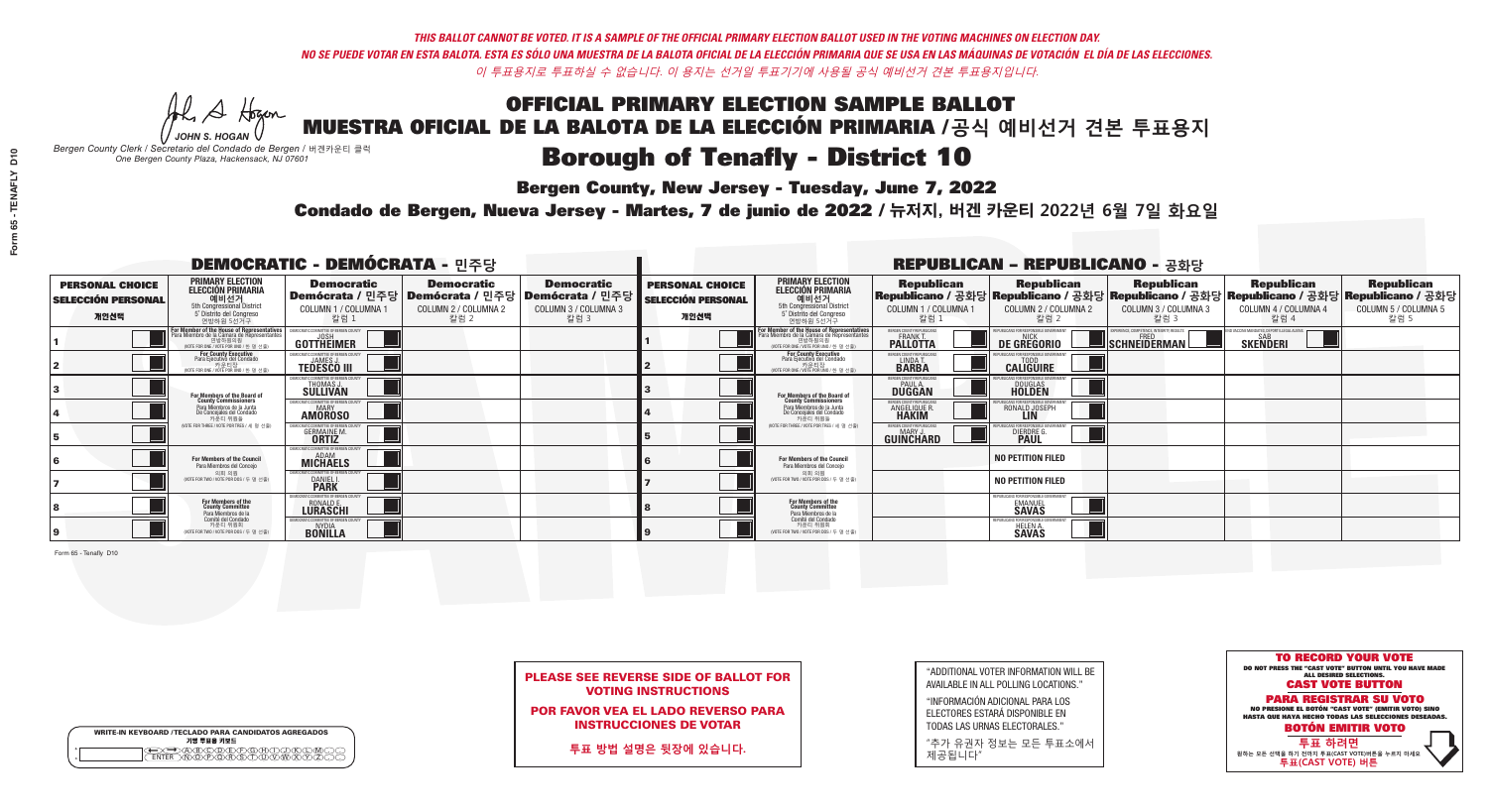**Bergen County, New Jersey - Tuesday, June 7, 2022** 

A Hogen *JOHN S. HOGAN*

| <b>WRITE-IN KEYBOARD /TECLADO PARA CANDIDATOS AGREGADOS</b><br>기명 투표용 키보드 |  |
|---------------------------------------------------------------------------|--|
| )BCDE/FG/A/D.<br><u> እንሰነ እንችለ</u>                                        |  |

*Bergen County Clerk / Secretario del Condado de Bergen /* 버겐카운티 클럭 *One Bergen County Plaza, Hackensack, NJ 07601*

Condado de Bergen, Nueva Jersey - Martes, 7 de junio de 2022 / 뉴저지, 버겐 카운티 2022년 6월 7일 화요일 *One Bergen County Plaza, Hackensack, NJ 07601*



PLEASE SEE REVERSE SIDE OF BALLOT FOR VOTING INSTRUCTIONS

POR FAVOR VEA EL LADO REVERSO PARA INSTRUCCIONES DE VOTAR

**투표 방법 설명은 뒷장에 있습니다.**

| "ADDITIONAL VOTER INFORMATION WILL BE |
|---------------------------------------|
| AVAILABLE IN ALL POLLING LOCATIONS."  |

"INFORMACIÓN ADICIONAL PARA LOS ELECTORES ESTARÁ DISPONIBLE EN TODAS LAS URNAS ELECTORALES."

"추가 유권자 정보는 모든 투표소에서 제공됩니다"

| <b>DEMOCRATIC - DEMÓCRATA - 민주당</b>                         |                                                                                                                                                       |                                                                                       |                                                   |                                                                      | <b>REPUBLICAN - REPUBLICANO - 공화당</b>                       |                                                                                                                                               |                                                                |                                                              |                                                        |                                                                                                                                                |                                                   |
|-------------------------------------------------------------|-------------------------------------------------------------------------------------------------------------------------------------------------------|---------------------------------------------------------------------------------------|---------------------------------------------------|----------------------------------------------------------------------|-------------------------------------------------------------|-----------------------------------------------------------------------------------------------------------------------------------------------|----------------------------------------------------------------|--------------------------------------------------------------|--------------------------------------------------------|------------------------------------------------------------------------------------------------------------------------------------------------|---------------------------------------------------|
| <b>PERSONAL CHOICE</b><br><b>SELECCIÓN PERSONAL</b><br>개인선택 | <b>PRIMARY ELECTION</b><br><b>ELECCIÓN PRIMARIA</b><br>예비선거<br><sup>5th</sup> Congressional District<br>5° Distrito del Congreso<br>연방하원 5선거구         | <b>Democratic</b><br>│Demócrata / 민주당│Demócrata / 민주당<br>COLUMN 1 / COLUMNA 1<br>칼럼 1 | <b>Democratic</b><br>COLUMN 2 / COLUMNA 2<br>칼럼 2 | <b>Democratic</b><br>Demócrata / 민주당<br>COLUMN 3 / COLUMNA 3<br>칼럼 3 | <b>PERSONAL CHOICE</b><br><b>SELECCIÓN PERSONAL</b><br>개인선택 | <b>PRIMARY ELECTION</b><br>ELECCIÓN PRIMARIA<br>예비선거<br>5th Congressional District<br>5° Distrito del Congreso<br>연방하원 5선거구                   | <b>Republican</b><br>COLUMN 1 / COLUMNA 1<br>칼럼 :              | <b>Republican</b><br>COLUMN 2 / COLUMNA 2<br>칼럼 2            | <b>Republican</b><br>COLUMN 3 / COLUMNA 3<br>칼럼 3      | <b>Republican</b><br>Republicano / 공화당 Republicano / 공화당 Republicano / 공화당 Republicano / 공화당 Republicano / 공화당<br>COLUMN 4 / COLUMNA 4<br>칼럼 4 | <b>Republican</b><br>COLUMN 5 / COLUMNA 5<br>칼럼 5 |
|                                                             | <b>For Member of the House of Representatives<br/>Para Miembro de la Cámara de Representantes</b><br>연방하원의원<br>(VOTE FOR ONE / VOTE POR UNO / 한 명 선출) | DEMOCRATIC COMMITTEE OF BERGEN COUNT<br>GOTTHEIMER                                    |                                                   |                                                                      |                                                             | For Member of the House of Representatives<br>Para Miembro de la Cámara de Representantes<br>연방하원의원<br>(VOTE FOR ONE / VOTE POR UNO / 한 명 선출) | BERGEN COUNTY REPUBLICAN!<br><b>PALLOTTA</b>                   | DE GREGORIO                                                  | RIENCE. COMPETENCE. INTEGRITY. RESULT:<br>SCHNEIDERMAN | D VACCINE MANDATES, DEPORT ILLEGAL ALIENS.<br><b>SKENDERI</b>                                                                                  |                                                   |
|                                                             | <b>For County Executive</b><br>Para Ejecutivo del Condado<br>. 카운티장<br>(VOTE FOR ONE / VOTE POR UNO / 한 명 선출)                                         | EMOCRATIC COMMITTEE OF BERGEN COUNTY<br><b>TEDESCO III</b>                            |                                                   |                                                                      |                                                             | <b>For County Executive</b><br>Para Ejecutivo del Condado<br>. 카운티장<br>(VOTE FOR ONE / VOTE POR UNO / 한 명 선출)                                 | BERGEN COUNTY REPUBLICAN<br>LINDA T.                           | <b>CALIGUIRE</b>                                             |                                                        |                                                                                                                                                |                                                   |
|                                                             | For Members of the Board of<br>County Commissioners                                                                                                   | MOCRATIC COMMITTEE OF BERGEN COUNTY<br>THOMAS J.                                      |                                                   |                                                                      |                                                             | For Members of the Board of<br>County Commissioners                                                                                           | ERGEN COUNTY REPUBLICAN<br><b>PAUL A.</b><br><b>DUGGAN</b>     | <b>DOUGLAS</b><br><b>HOLDEN</b>                              |                                                        |                                                                                                                                                |                                                   |
|                                                             | Para Miembros de la Junta<br>De Concejales del Condado<br>카우티 위원들                                                                                     | MOCRATIC COMMITTEE OF BERGEN COUNTY<br><b>AMOROSO</b>                                 |                                                   |                                                                      |                                                             | Para Miembros de la Junta<br>De Concejales del Condado<br>카운티 위원들                                                                             | ERGEN COUNTY REPUBLICAN:<br><b>ANGELIQUE R</b><br><b>HAKIM</b> | RONALD JOSEPH                                                |                                                        |                                                                                                                                                |                                                   |
|                                                             | (VOTE FOR THREE / VOTE POR TRES / 세 명 선출)                                                                                                             | <b>DCRATIC COMMITTEE OF BERGEN COUNT</b><br><b>GERMAINE M.</b><br><b>ORTIZ</b>        |                                                   |                                                                      |                                                             | (VOTE FOR THREE / VOTE POR TRES / 세 명 선출)                                                                                                     | BERGEN COUNTY REPUBLICANS<br>MARY J.<br>GUIÑCHARD              | DIERDRE                                                      |                                                        |                                                                                                                                                |                                                   |
|                                                             | <b>For Members of the Council</b><br>Para Miembros del Conceio                                                                                        | <b>EMOCRATIC COMMITTEE OF BERGEN COP</b><br><b>MICHAELS</b>                           |                                                   |                                                                      |                                                             | For Members of the Council<br>Para Miembros del Conceio                                                                                       |                                                                | <b>NO PETITION FILED</b>                                     |                                                        |                                                                                                                                                |                                                   |
|                                                             | 의회 의원<br>(VOTE FOR TWO / VOTE POR DOS / 두 명 선출)                                                                                                       | JEMOCRATIC COMMITTEE OF BERGEN COUNTY<br><b>DANIEL I.</b><br><b>PARK</b>              |                                                   |                                                                      |                                                             | 의회 의원<br>(VOTE FOR TWO / VOTE POR DOS / 두 명 선출)                                                                                               |                                                                | <b>NO PETITION FILED</b>                                     |                                                        |                                                                                                                                                |                                                   |
|                                                             | For Members of the<br>County Committee<br>Para Miembros de la<br>Comité del Condado                                                                   | MOCRATIC COMMITTEE OF BERGEN COUN<br><b>JEFFREY D</b><br><b>GROSSMAN</b>              | A FRESH FACE, A FRESH START<br>MERMELSHTAYN       |                                                                      |                                                             | For Members of the<br>County Committee<br>Para Miembros de la<br>Comité del Condado                                                           |                                                                | EPUBLICANS FOR RESPONSIBLE GOVERNMENT<br><b>ELIZABETH A.</b> |                                                        |                                                                                                                                                |                                                   |
|                                                             | 카운티 위원회<br>(VOTE FOR TWO / VOTE POR DOS / 두 명 선출)                                                                                                     | MOCRATIC COMMITTEE OF BERGEN COUNTY<br><b>SHAMA</b><br>HAIDER                         |                                                   |                                                                      |                                                             | 카운티 위원회<br>(VOTE FOR TWO / VOTE POR DOS / 두 명 선출)                                                                                             |                                                                | <b>NO PETITION FILED</b>                                     |                                                        |                                                                                                                                                |                                                   |